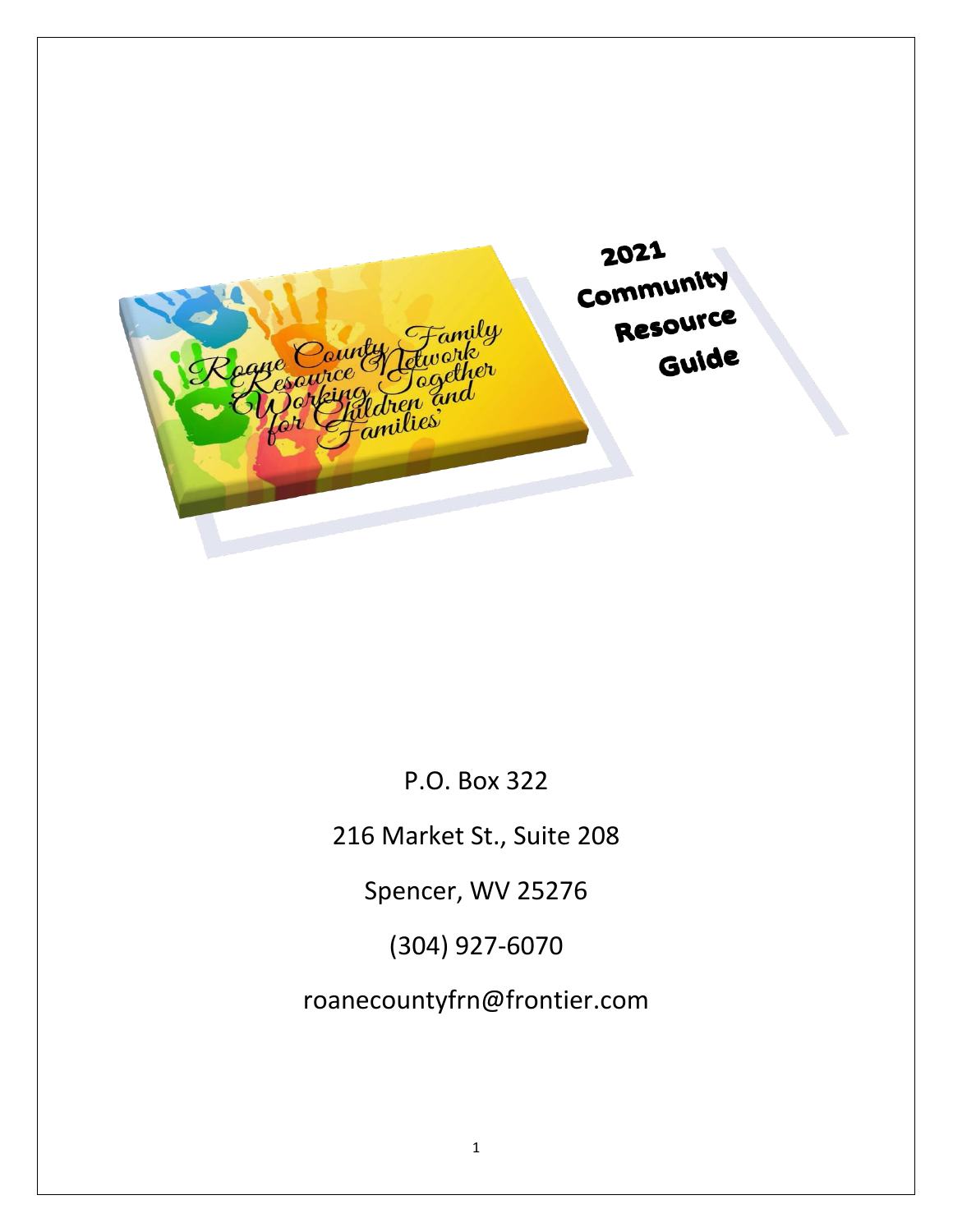#### *About the FRN*

The Roane FRN is a nonprofit organization, which coordinates monthly networking meetings among families, providers and community representatives. We strive to increase community awareness of local and state issues that affect children and families. We assist and encourage community groups to work together to identify and address local issues, promote coordination of existing community services to maximize benefits to families and promote opportunities for families to impact decisions that affect them. Please join us in our monthly meetings held at the Mid-Ohio Valley Health Dept., in Spencer on the 3rd Tuesday of each month at 12 p.m.

This guide is limited to those services and agencies deemed essential or useful for the quality of life of Roane County's families and citizens, particularly those facing economic hardships or other challenges.

While many of the listed services, agencies and organizations have physical locations elsewhere, they nonetheless serve the residents of Roane County. In most cases, nothing comparable is found within the boundaries of our county.

**The information in this guide is only as useful as its accuracy and completeness. If you find any errors or have a suggestion for an additional listing, please contact, Jill Greathouse, Executive Director of the Roane County FRN at (304) 927-6070**

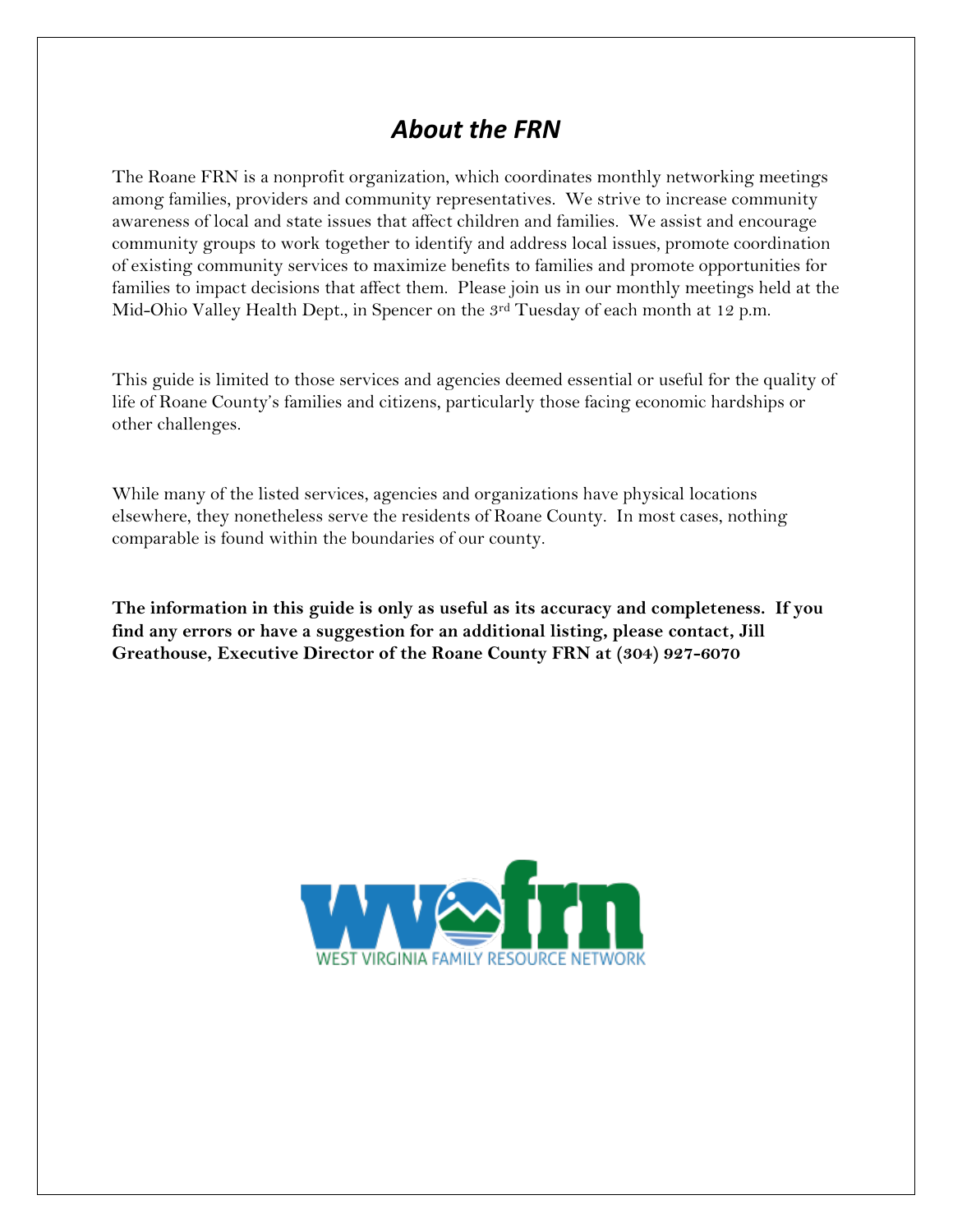# **West Virginia**

2.1.

# *Sometimes you need more than an internet search. You need a conversation.*

#### **FIND [HELP](https://prd.icarol.com/landing.html?token=1ae3b4f7-3057-4ae7-a501-6d78d8c9de57&cssMode=Publish&orgNum=126088&db=126088)**

**C A L L 2-1-1**

**TEXT ZIP CODE TO 898-211**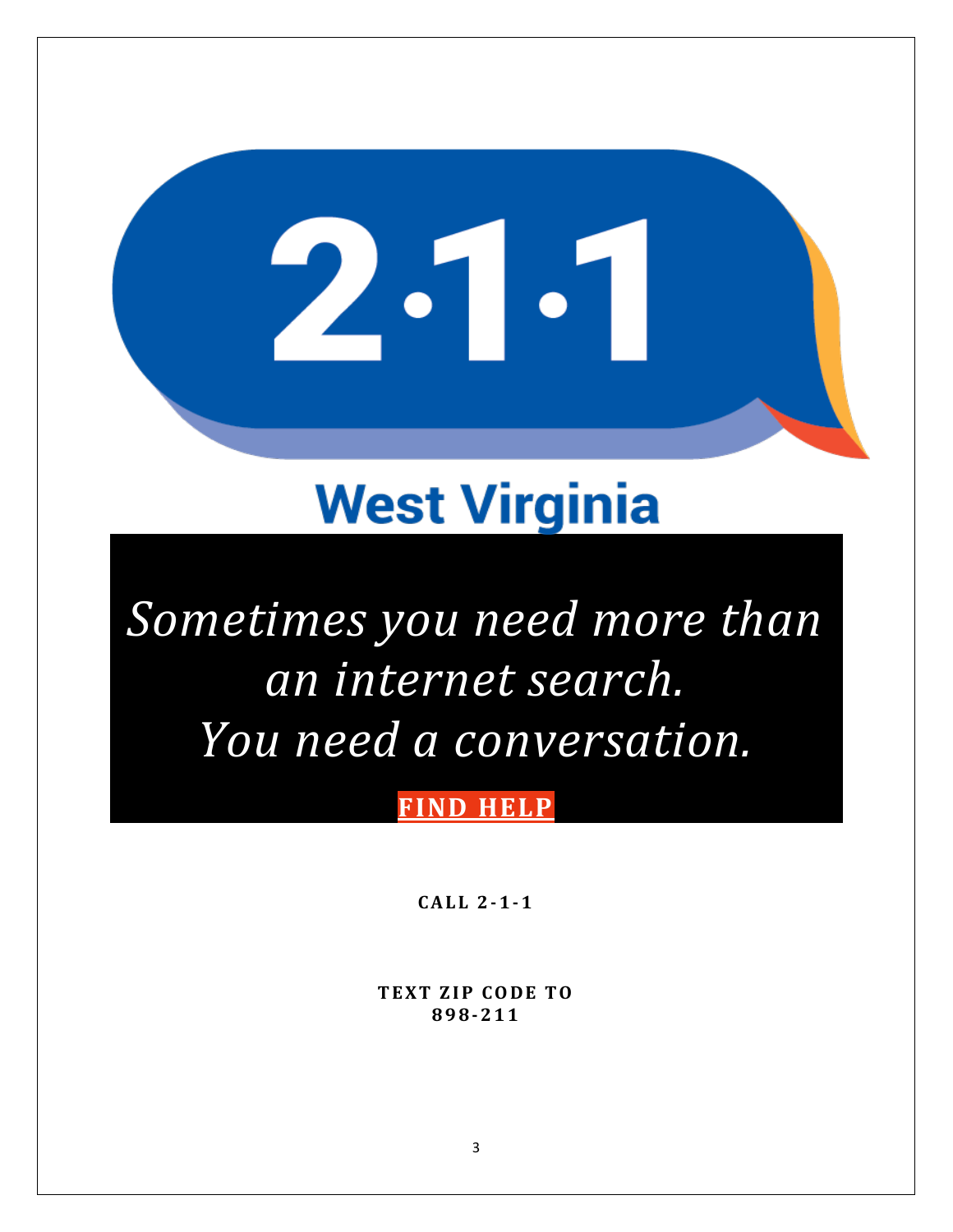#### **GET CONNECTED. GET HELP.** 24 HOURS A DAY. 7 DAYS A WEEK

You are not alone. Everyday hundreds of people across West Virginia turn to 211 for information and support—whether financial, domestic, health or disasterrelated.

- **Addiction**
- **Counseling + Mental Health**
- **Crisis + Emergency**
- **Disabilities**
- **Domestic Violence**
- **Emergency+ Disaster Relief**
- **Food**
- **Healthcare**
- **Human Trafficking**
- **Jobs + Education Reentry**
- **Shelters + Housing + Utilities**
- **Substance Abuse**
- **Veterans**

#### **A COLLABORATIVE PROJECT OF THE UNITED WAYS OF WEST V I R G I N I A .**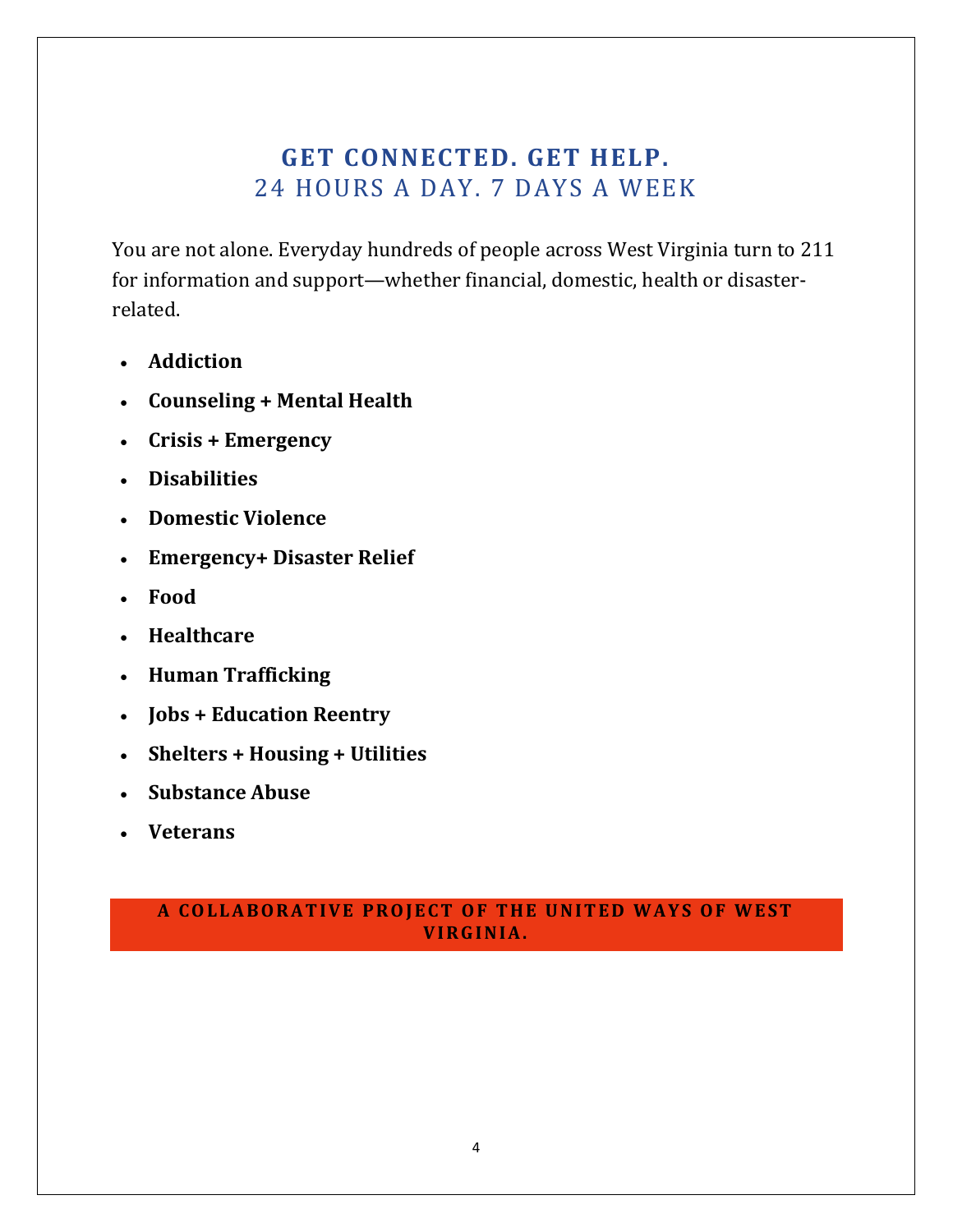# **Aging & Senior Health**

| <b>Committee on Aging</b><br>811 Madison Ave. Suite 2<br>Spencer, WV 25276<br><b>Roane Homecare</b><br>20 Williams Drive, Suite 1<br>Spencer, WV 25276 | Many of the services are provided free<br>of any charge and many other services<br>are provided at a nominal cost. The<br>RCCOA receives state and federal<br>funding and must provide a local match.<br>Home health professionals treat a wide<br>range of medical conditions, allowing<br>patients to rest and recover in<br>the comfort of home.                                                                                                                                                                                                                                                                                                                         | (304) 927-1997<br>(304) 927-6091<br>Fax: (304) 927-6094<br>www.lhcgroup.com/locations/roane-<br>homecare |
|--------------------------------------------------------------------------------------------------------------------------------------------------------|-----------------------------------------------------------------------------------------------------------------------------------------------------------------------------------------------------------------------------------------------------------------------------------------------------------------------------------------------------------------------------------------------------------------------------------------------------------------------------------------------------------------------------------------------------------------------------------------------------------------------------------------------------------------------------|----------------------------------------------------------------------------------------------------------|
| <b>Loved Ones In Home Care</b><br>630 Church St. S<br>Ripley, WV 25271                                                                                 | Alzheimer's<br>&<br>Dementia<br>Care,<br>Companion<br>Care,<br>Personal<br>Care,<br>Temporary & Transitional Care                                                                                                                                                                                                                                                                                                                                                                                                                                                                                                                                                           | 304-373-0014<br>866-653-9337<br>www.lovedonescares.com/ripley-wv                                         |
| Roane General Hospital-Long<br><b>Term Care</b><br>200 Hospital Drive, Spencer, WV 25276                                                               | Offers a variety of services which meet<br>both the medical and non-medical<br>needs of those who cannot care for<br>themselves. Place equal emphasis on<br>quality-of-life and quality-of-care for<br>our residents. Our Long-Term Care<br>Facility is designed for residents who<br>need extended hospital care or nursing<br>home care, and the facility's convenient<br>location allows residents to stay in their<br>community and to continue to interact<br>with family and friends.                                                                                                                                                                                 | 304-927-6250<br>304-927-6287<br>304-927-4444<br>www.roanegeneralhospital.com/long--<br>term-care         |
| <b>Miletree Center-Nursing Home</b><br>825 Summit St., Spencer, WV 25276                                                                               | Miletree Center is a 62 bed Skilled<br>Nursing Facility offering both short-<br>term and long-term stay options to<br>meet your skilled nursing and/or<br>rehabilitation needs. 24-hour nursing<br>services offer IV therapy, dementia and<br>wound care. Miletree also takes pride<br>excellent<br>Rehabilitation<br>its<br>in<br>Department which offers Physical,<br>Occupational, and Speech Therapy<br>Services. Our Recreations Department<br>offers a variety of activities daily for you<br>or your loved ones enjoyment. Focused<br>on meeting the needs of our residents<br>while maintaining the ability to treat<br>each one as their own unique<br>individual. | 304-927-1007<br>www.genesishcc.com/Miletree                                                              |
| <b>Senior Reedy Citizens Center</b><br>117 Lattimer St., Reedy, WV 25270                                                                               |                                                                                                                                                                                                                                                                                                                                                                                                                                                                                                                                                                                                                                                                             | 304-927-4404                                                                                             |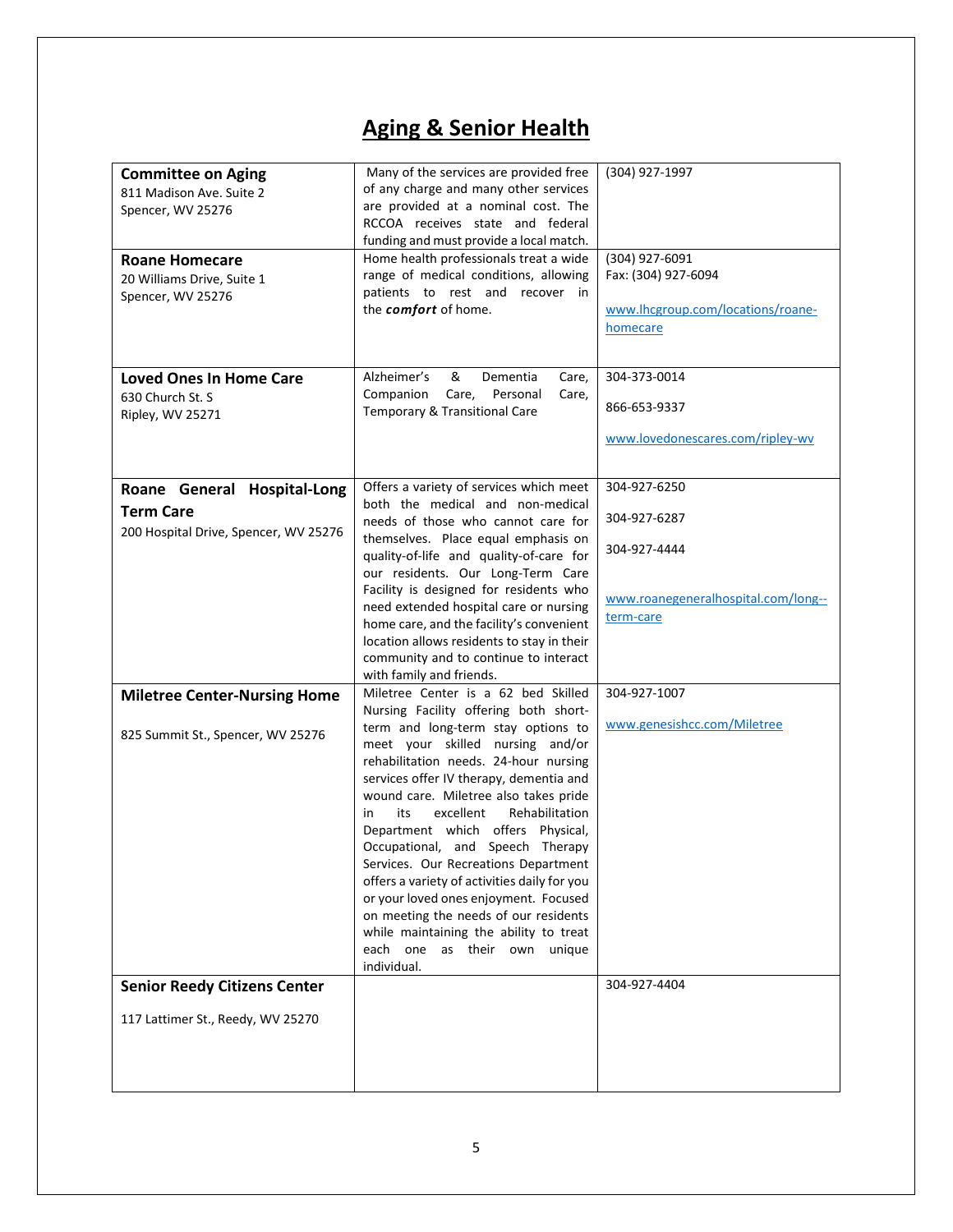### **Boards & Committees**

| 911 Advisory Board                         | 304-927-0918 |
|--------------------------------------------|--------------|
| <b>Airport Authority</b>                   | 304-927-1780 |
|                                            |              |
| <b>CAEZ</b><br>(Central<br>Appalachia      | 304-587-2034 |
| <b>Empowerment Zone)</b>                   |              |
| 104 Main St., Clay, WV 25043               |              |
|                                            |              |
| Sheppard<br><b>Advisory</b><br>Camp        | 304-927-3101 |
| <b>Commission</b>                          |              |
| <b>Civil Service Commission</b>            | 304-927-2860 |
| <b>EMS Board</b>                           | 304-927-3725 |
| <b>Farmland Protection Board</b>           | 304-927-0078 |
| <b>Human Authority</b>                     | 304-927-2555 |
| <b>Library Board</b>                       | 304-927-1130 |
| <b>Local Emergency Planning</b>            | 304-927-4240 |
| Mid-Ohio<br><b>Health</b><br><b>Valley</b> | 304-927-7374 |
| <b>Department Board</b>                    |              |
| <b>Work Investment Board</b>               | 304-424-7271 |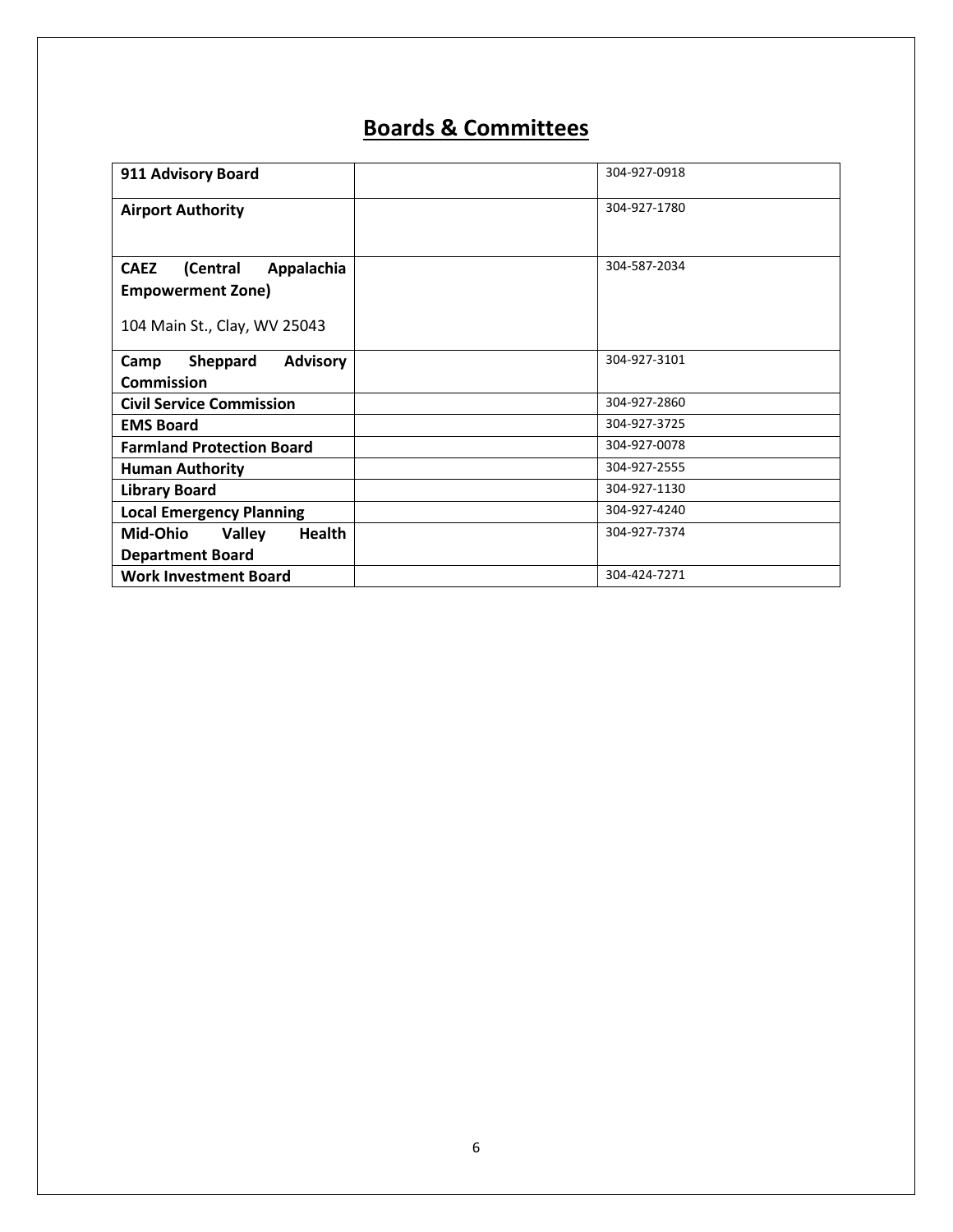# **Child Care Resources & Centers**

| <b>CONNECT Childcare</b><br>1701 5 <sup>th</sup> Ave., Box 4<br>Charleston, WV 25387 | Community service organization that<br>works with parents, child<br>care<br>providers, businesses, and community<br>organizations to help promote                                                                                                                                      | 304-414-4694<br>888-595-8290<br>www.connectccrr.org |
|--------------------------------------------------------------------------------------|----------------------------------------------------------------------------------------------------------------------------------------------------------------------------------------------------------------------------------------------------------------------------------------|-----------------------------------------------------|
| <b>Building Blocks</b><br>532 Parkersburg Rd., Spencer, WV<br>25276                  | Regular Child Care Center in Spencer,<br>WV, with a maximum capacity of 60<br>children. This child care center helps<br>with children in the age range of 0 years<br>1 months $-$ 13 years 0 Months. The<br>provider does not participate in a<br>subsidized child care program.       | 304-927-4313                                        |
| <b>PATCH COA Pre-School</b><br>811 Madison Avenue #3<br>Spencer, WV 25276            | Preschool focus on learning and social,<br>emotion, behavioral transition along<br>with kindergarten preparation for our<br>upper ages of students. All programs<br>accept Connect Child Care and our<br>Building Blocks program has a sliding<br>fee available for those who qualify. | 304-927-8047<br>www.patch21.org                     |

### **Dentists**

| Right<br><b>Mobile</b><br><b>WV</b><br><b>Health</b><br><b>Dental Clinic</b> | For Roane County: Roane General<br>Hospital<br>Serves low-income adult patients, aged<br>18+, who need fillings, extractions, or<br>dental cleanings. They do not treat<br>children. They also do not provide<br>partials, dentures, or oral surgery. Goal<br>is to relieve dental pain and infection,<br>thus, improving the oral health of<br>impoverished adults in rural West<br>Virginia. | 304-414-5944 (Cindy)<br>www.wvhealthright.org/mobile-dental-<br>clinic                                   |
|------------------------------------------------------------------------------|------------------------------------------------------------------------------------------------------------------------------------------------------------------------------------------------------------------------------------------------------------------------------------------------------------------------------------------------------------------------------------------------|----------------------------------------------------------------------------------------------------------|
| <b>Brannon Dental Associates</b><br>350 Hospital Drive<br>Spencer, WV 25276  | Family<br>owned<br>dentistry<br>practice<br>providing nearly 3 decades of excellent<br>dental care to Central WV and beyond.                                                                                                                                                                                                                                                                   | 304-927-2775<br>Email: bdadental@suddenlinkmail.com<br>www.facebook.com/pg/Brannon-<br>Dental-Associates |
| <b>Gentle Dental Care</b><br>533 Ripley Road<br>Spencer, WV 25276            | <b>General Dentistry</b><br>Edward L. Moore, DDS                                                                                                                                                                                                                                                                                                                                               | 304-927-3550                                                                                             |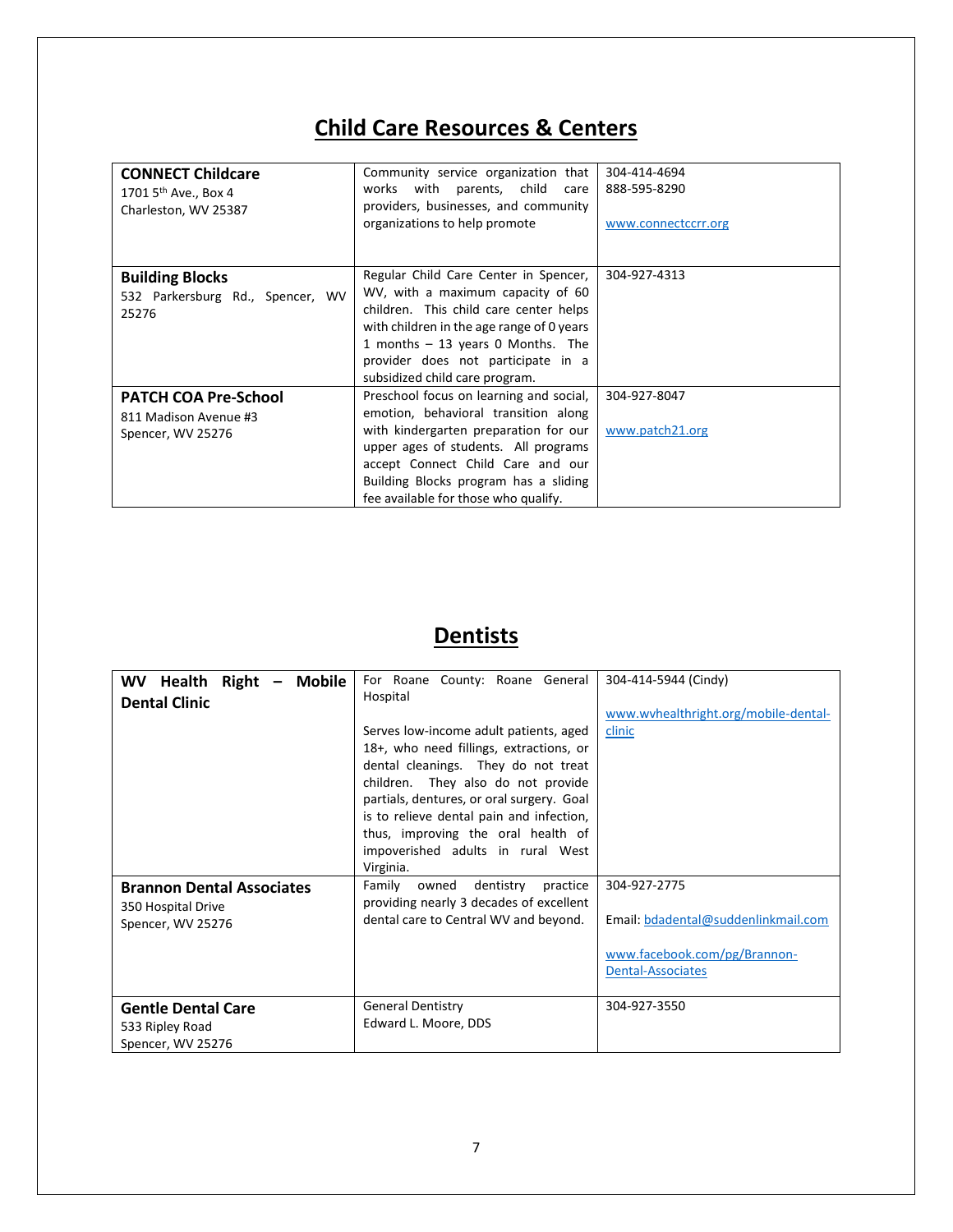### **Disability Services**

| The Arc of the Mid-Ohio Valley   |                                    | 304-422-3151          |
|----------------------------------|------------------------------------|-----------------------|
| 1917 Dudley Ave.                 |                                    |                       |
| Parkersburg, WV 26101            |                                    | www.thearcmov.org     |
| Children with Special Health     | Advances the health and well-      | 304-558-5388          |
| Care Needs Program (CSHCN),      | being of children and youth        | In WV: 1-800-642-9704 |
| Office of Maternal, Child and    | with certain chronic, debilitating |                       |
| Family Health (OMCFH)            | conditions by providing            | www.wvdhhr.com        |
|                                  | specialized medical care and       |                       |
| 350 Capitol Street, Room 427     | care coordination services to      |                       |
| Charleston, WV 25301             | children under 21 years of age     |                       |
|                                  | who meet financial and medical     |                       |
|                                  | eligibility criteria.              |                       |
| <b>Special Olympics WV</b>       |                                    | 304-345-9310          |
| 1206 East Virginia St. Suite 100 |                                    |                       |
| Charleston, WV 25301             |                                    | www.sowv.org          |
|                                  |                                    |                       |
| <b>WVABLE</b>                    |                                    | 304-340-5050          |
| (WV State Treasurer's Office)    |                                    |                       |
| Parkesburg, WV 26101             |                                    | www.wvable.com        |
|                                  |                                    | wvable@wvsto.com      |
|                                  |                                    |                       |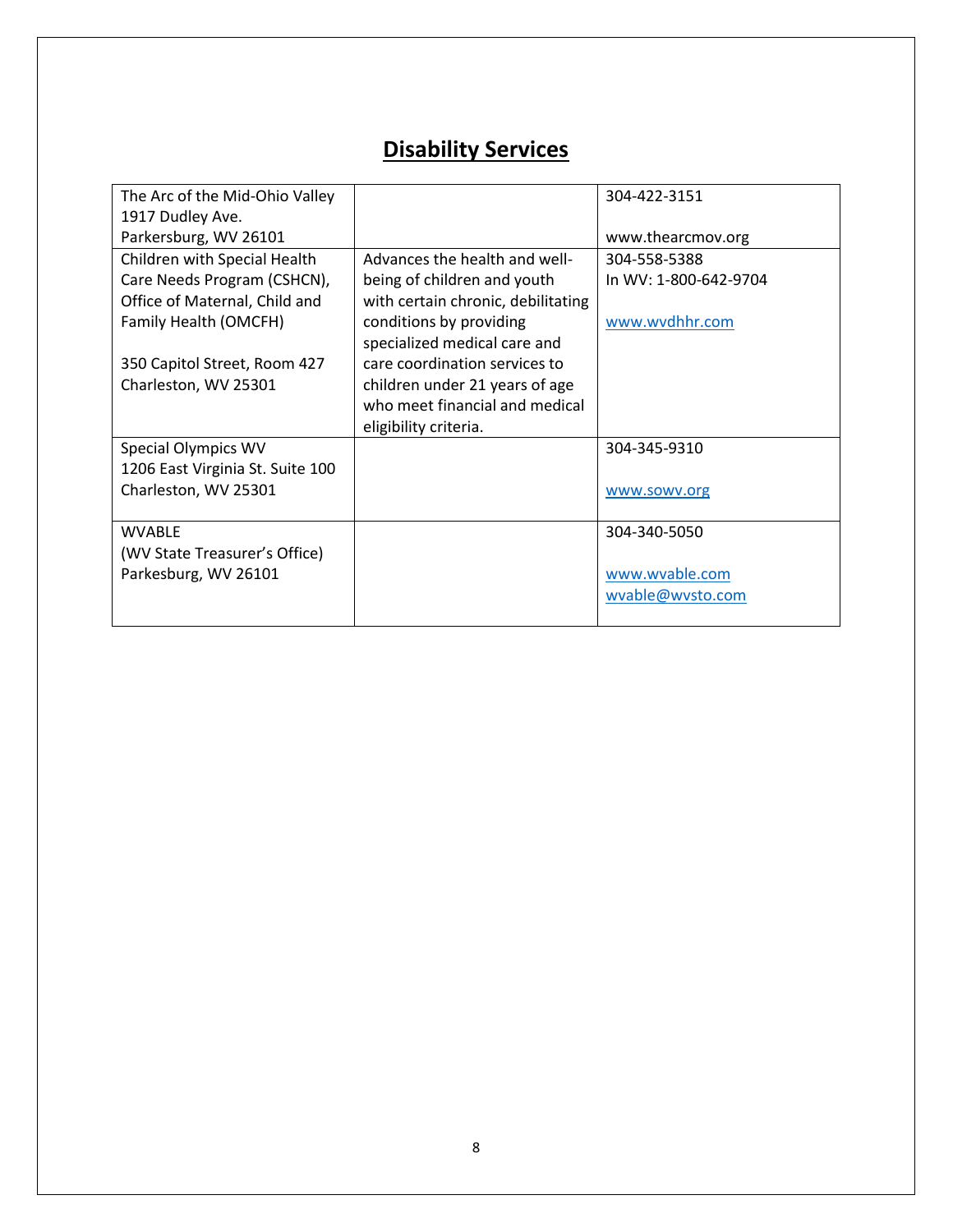#### **Emergency Assistance Social Services**

| <b>Community Resources, Inc.</b><br>811 Madison Avenue, Room 22<br>Spencer, WV 25276 | Provide energy efficient upgrades to<br>homes, and aid families when they<br>struggle to pay their utility bills.        | 304-927-4632<br>www.cricap.org           |
|--------------------------------------------------------------------------------------|--------------------------------------------------------------------------------------------------------------------------|------------------------------------------|
| <b>Roane County WVDHHR</b><br>677 Ripley Road, Suite 3<br>Spencer, WV 25276          | Birth Certificate, Medicaid Coverage or<br>temporary assistance, school clothing<br>vouchers, TANIF, SNAP benefits, etc. | 304-927-0956<br>Fax: 304-927-0970        |
| <b>Helping Hands Food Pantry</b><br>811 Madison Avenue<br>Spencer, WV 25276          | Wednesdays from $10:00$ a.m. $-2:00$<br>p.m.                                                                             | 304-927-4966                             |
| <b>Salvation Army</b><br>145 East Main Street<br>Spencer, WV 25276                   | <b>Thrift Store</b>                                                                                                      | 304-927-5801<br>www.salvationarmyusa.org |

# **Government Offices – City of Spencer**

| City Hall 110 Church St., Spencer, WV 25276      | 304-927-4828      |
|--------------------------------------------------|-------------------|
| <b>Heritage Park Community Building</b>          | 304-927-4828      |
| 110 Church Street, Spencer, WV 25276             |                   |
| <b>Floodplain Permit Officer (Mayor)</b>         | 304-927-1640      |
| 116 Court Street, Spencer, WV 25276              | Fax: 304-927-3724 |
| <b>Housing Authority (Administrative Office)</b> | 304-927-4181      |
| 601 Market Street, Spencer, WV 25276             |                   |
| <b>Maintenance (Ann Street Apartments)</b>       | 304-927-4099      |
| 101 Smith Street, Spencer, WV 25276              | 304-927-1313      |
| <b>Street Department</b>                         | 304-927-1640      |
| 116 Court Street, Spencer, WV 25276              |                   |
| <b>Swimming Pool</b>                             | 304-927-3152      |
| 134 Park Avenue, Spencer, WV 25276               |                   |
| <b>Mayor's Office</b>                            | 304-927-1640      |
| 116 Court Street, Spencer, WV 25276              |                   |
| <b>Spencer City Police Department</b>            | 304-927-2392      |
| 116 Court Street, Spencer, WV 25276              |                   |
| <b>Sanitary Board Office</b>                     | 304-927-4630      |
| 116 Board Street, Spencer, WV 25276              |                   |
| <b>Sewage Disposal Plant</b>                     | 304-927-1200      |
| Lynn Street, Spencer, WV 25276                   |                   |
| <b>Spencer-Roane County Fire Department</b>      | 304-927-1099      |
| (General Office)                                 |                   |
| 154 East Main Street, Spencer, WV 25276          |                   |
| <b>Water Commission</b>                          | 304-927-2300      |
| <b>Filter Plant</b>                              | 304-927-1497      |
| (Bartlett Extension)                             |                   |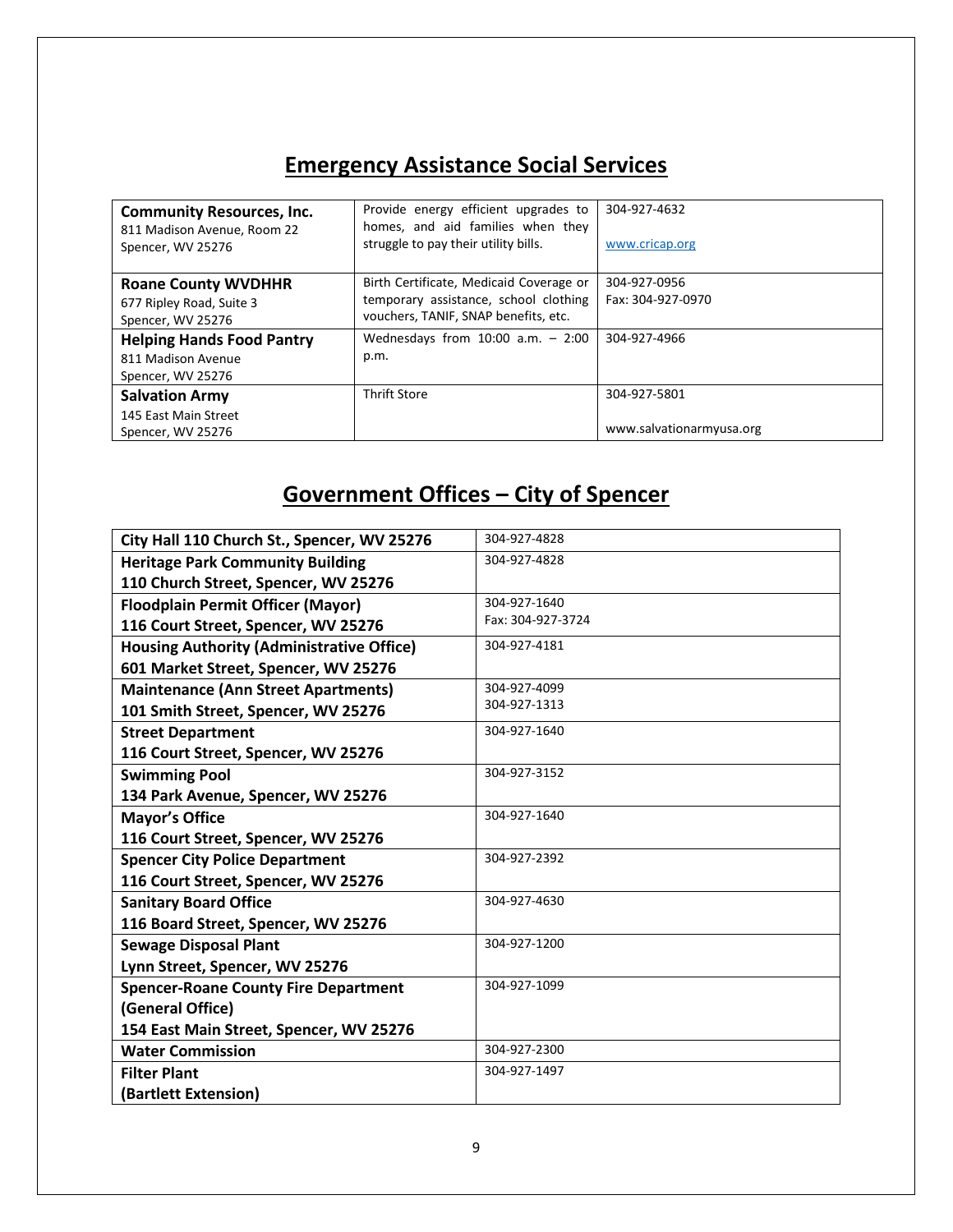### **Government Offices – Roane County**

| <b>Animal Shelter</b>                               | 304-927-2555                     |
|-----------------------------------------------------|----------------------------------|
| 2550 Parkersburg Road, Spencer, WV 25276            |                                  |
|                                                     | www.roanecountyanimalshelter.com |
|                                                     | www.facebook.com/roane.shelter   |
|                                                     |                                  |
|                                                     |                                  |
| <b>Assessor's Office (Courthouse)</b>               | 304-927-3020                     |
| <b>Board of Education</b>                           | 304-927-6400                     |
| 813 Capitol Street, Spencer, WV 25276               | Fax: 304-927-6402                |
|                                                     |                                  |
|                                                     | www.roanecountyschools.com       |
|                                                     |                                  |
| Committee on Aging                                  | 304-927-1997                     |
| 811 Madison Avenue, Spencer, WV 25276               |                                  |
| County Clerk (Courthouse)                           | 304-927-2860                     |
| County Commission (Courthouse)                      | 304-927-0078                     |
| 200 East Main Street, Spencer, WV 25276             |                                  |
| <b>Circuit Court Clerk</b>                          | 304-927-2750                     |
| Magistrate Court (Clerk)                            | 304-927-4750                     |
| Magistrate Jason D. Bennett                         | 304-927-4759                     |
| Magistrate Ron White                                | 304-927-4751                     |
| <b>Economic Development Authority</b>               | 304-927-5189                     |
| 207 Court Street, Spencer, WV 25276                 |                                  |
| Emergency Services (Office of Emergency Calls Only) | $9 - 1 - 1$                      |
| Roane County 9-1-1 Center                           | 304-927-0911                     |
| 205 East Main Street, Spencer, WV 25276             |                                  |
| <b>Addressing &amp; Building Permits</b>            | 304-927-0918                     |
| 205 East Main Street, Spencer, WV 25276             |                                  |
| Circuit Court Judge                                 | 304-927-2372                     |
| Family Court Judge                                  | 304-927-0973                     |
| Mid-Ohio Valley Health Department                   | 304-927-1480                     |
| 200 East Main Street, Spencer, WV 25276             |                                  |
| WIC (Women, Infants & Children)                     | 304-927-4977                     |
| 200 East Main Street, Spencer, WV 25276             |                                  |
| Geary Public Library                                | 304-565-4608                     |
| 1 Library Lane, Left Hand, WV 25251                 |                                  |
| Roane County Public Library                         | 304-927-1130                     |
| 110 Parking Plaza, Spencer, WV 25276                |                                  |
| <b>Walton Public Library</b>                        | 304-577-6071                     |
| 2 Cunningham Way, Walton, WV 25286                  |                                  |
| <b>Emergency Squad (Emergency Calls Only)</b>       | $9 - 1 - 1$                      |
| (Non-Emergency Calls Only)                          | 304-927-3725                     |
| Floodplain Permit Officer (OES Director)            | 304-927-0918                     |
| 205 East Main Street, Spencer, WV 25276             | Fax: 304-927-0915                |
| Probation Offices (Courthouse)                      | 304-927-3506                     |
|                                                     | 304-927-2145                     |
| Prosecuting Attorney (Courthouse)                   | 304-927-2091                     |
| Roane County Sheriff (Law Enforcement)              | 304-927-3410                     |
| Roane County Sheriff (Tax Office)                   | 304-927-2540                     |
| <b>WVU Extension Office</b>                         | 304-927-0975                     |
| 110 Parking Plaza, Spencer, WV 25276                |                                  |
|                                                     | www.extension.wvu.edu/roane      |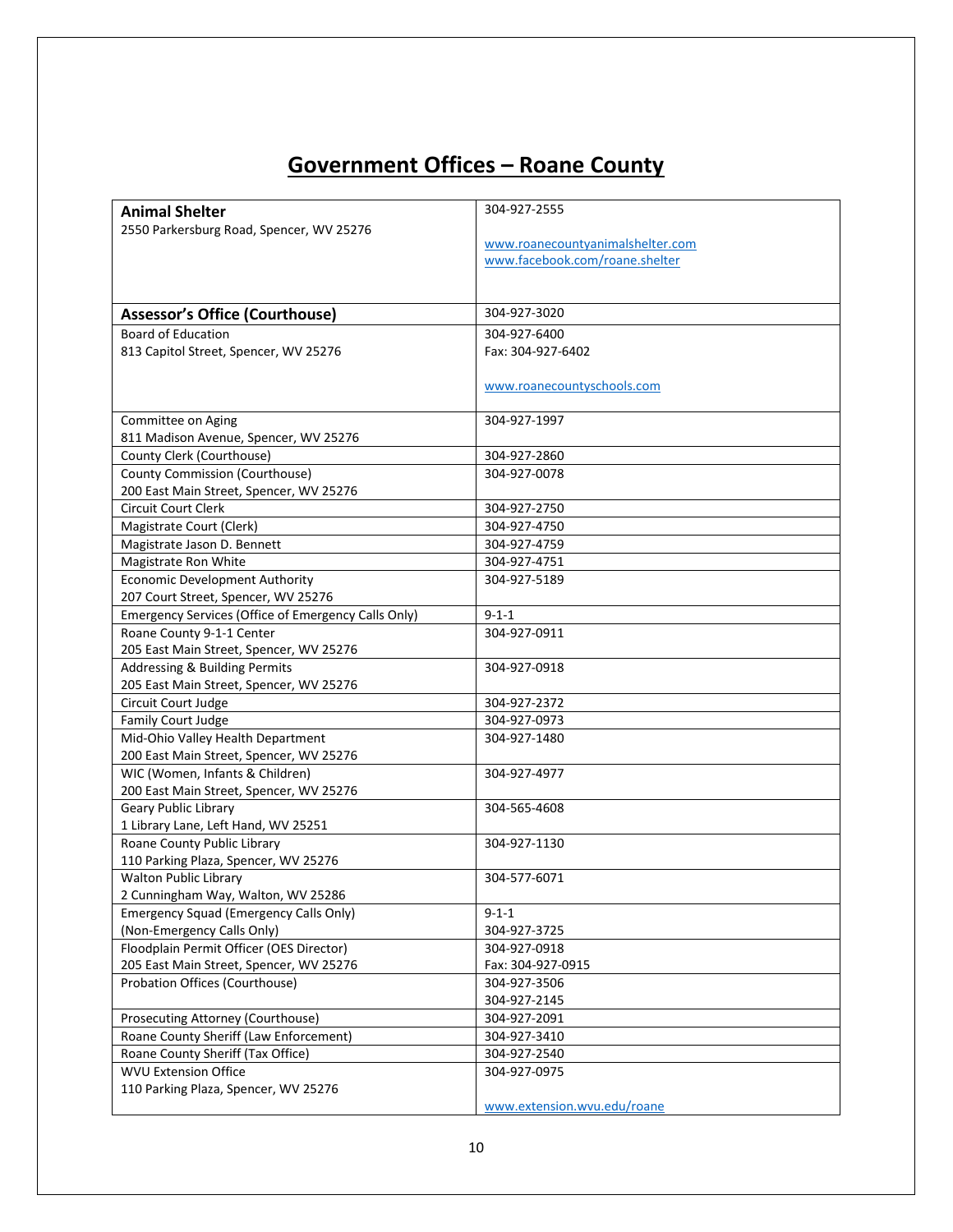#### **Health Care Facilities**

| Roane General Hospital                                 | 304-927-4444                              |
|--------------------------------------------------------|-------------------------------------------|
| 200 Hospital Drive, Spencer, WV 25276                  |                                           |
|                                                        | www.roanegeneralhospital.com              |
|                                                        |                                           |
| Roane General Medical Associates Walk-In               | 304-927-6246                              |
| 200 Hospital Drive, Spencer, WV 25276                  |                                           |
| Southern Roane Medical Clinic                          | 304-565-3151                              |
| 1 Library Lane, Left Hand, WV 25251                    |                                           |
| <b>Walton Medical Clinic</b>                           | 304-577-6815                              |
| 95 School Drive                                        |                                           |
| Walton, WV 25286                                       |                                           |
| Roane General Medical Associates                       | 304-927-6844                              |
| Surgical, Wound Care, Orthopedic & Interventional Pain |                                           |
| <b>Management Services</b>                             |                                           |
| 200 Hospital Drive, Spencer, WV 25276                  |                                           |
| Roane County Family Health Care                        | 304-927-1495                              |
| 146 Williams Drive, Spencer, WV 25276                  | Administration: 304-927-2241              |
|                                                        | Women's Health Direct: 304-927-1719       |
|                                                        |                                           |
|                                                        | www.rcfhc.org                             |
|                                                        | www.facebook.com/rcfhc                    |
|                                                        |                                           |
| Mid-Ohio Valley Health Department                      | 304-927-4977                              |
| Women's, Infants, Children (WIC)                       |                                           |
| 200 East Main Street, Spencer, WV 25276                | www.movhd.com                             |
|                                                        |                                           |
| Roane Homecare                                         | 304-927-6091                              |
| 20 Williams Drive, Spencer, WV 25276                   | Fax: 304-927-6094                         |
|                                                        |                                           |
|                                                        | www.lhcgroup.com/locations/roane-homecare |
|                                                        |                                           |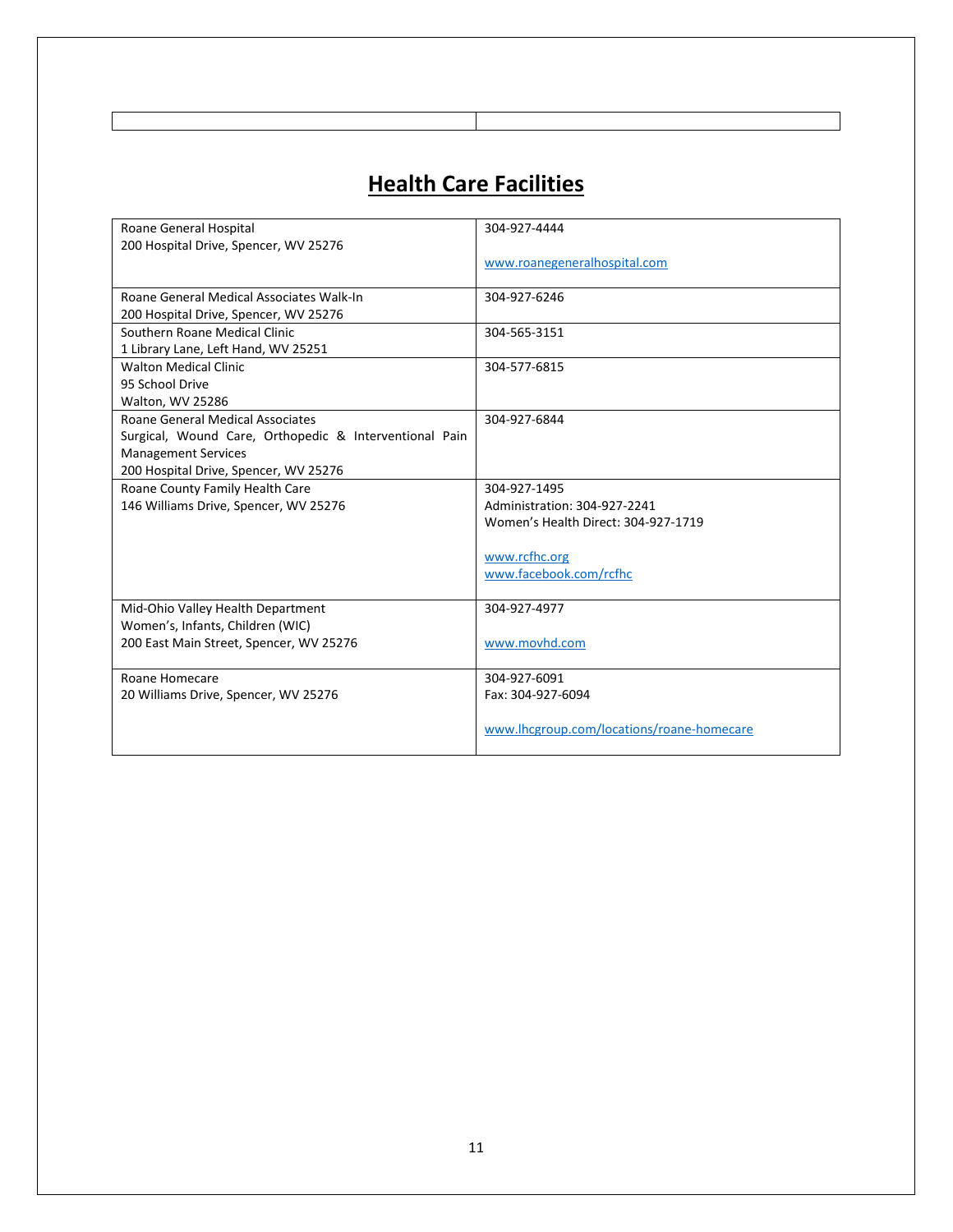### **Housing**

| Arnott House<br>103 Locust Avenue, Spencer, WV 25276                                                   | Bed & Breakfast                                                                                                                                                                                            | 304-519-5166<br>304-377-8735<br>304-377-8733<br>www.thearnotthouse.com<br>Email: thearnotthouse@yahoo.com |
|--------------------------------------------------------------------------------------------------------|------------------------------------------------------------------------------------------------------------------------------------------------------------------------------------------------------------|-----------------------------------------------------------------------------------------------------------|
| Hart House Apartments<br>400 Church Street, Spencer, WV 25276                                          | 20 units; Accepts Section 8 Housing<br>Choice Vouchers (HCV)<br>Section 42 Low-Income Housing Tax<br>Credit (LIHTC)                                                                                        | 304-927-0111                                                                                              |
| <b>Spencer Housing Authority</b><br>601 Market Street #1, Spencer, WV<br>25276                         | Provides housing assistance to low<br>residents<br>income<br>through<br>the<br>management of Low Rent Public<br>Housing. This program is income based<br>and the eligibility guidelines are set by<br>HUD. | 304-927-4181                                                                                              |
| Lynnview Apartments<br>265 Lynn Street, Spencer, WV 25276                                              | Project<br>units;<br>Based<br>Rental<br>24<br>Assistance<br>-Section 42 Low-Income Housing Tax<br>Credit (LIHTC)<br>-Section 521 USDA Rental Assistance                                                    | 304-927-4776                                                                                              |
| Cunningham House Bed & Breakfast<br>224 Chapman Avenue, Spencer, WV<br>25276                           | Bed & Breakfast                                                                                                                                                                                            | 304-927-3670                                                                                              |
| <b>Community Resources</b><br>Home Buyers Education                                                    | Make Your Move Program                                                                                                                                                                                     | 304-927-4632                                                                                              |
| <b>USDA Rural Development</b><br>Home Loan Program<br>104 Miller Drive, Ripley, WV 25271               | Cost-effective service provider that<br>strives to help homeowners and their<br>families remain successful homeowners<br>throughout the term of the loan.                                                  | 304-372-3441                                                                                              |
| Coalfield CAP Veterans Shelter Program<br>P.O. Box 1406, 1626 West 3rd Avenue,<br>Williamson, WV 25661 | The Supportive Services for Veterans'<br>Families<br>(SSVF)<br>grant<br>provides<br>supportive services to very low-income<br>families.                                                                    | 304-235-1701<br>800-234-1706<br>Fax: 304-235-1706<br>www.coalfieldcap.org                                 |
| Habitat for Humanity of WV<br>P.O. Box 70146, Charleston, WV 25311                                     | Homeowners<br>must<br>be<br>active<br>participants in building a better home<br>and future for themselves and their<br>families. Every Habitat home is an<br>investment.                                   | 304-720-7636                                                                                              |
| West Virginia<br>Coalition to End<br>Homelessness                                                      | Persons<br>currently<br>experiencing<br>homelessness can be connected to<br>emergency shelter and permanent<br>housing resources.                                                                          | 833-722-2014<br>https://www.wvceh.org                                                                     |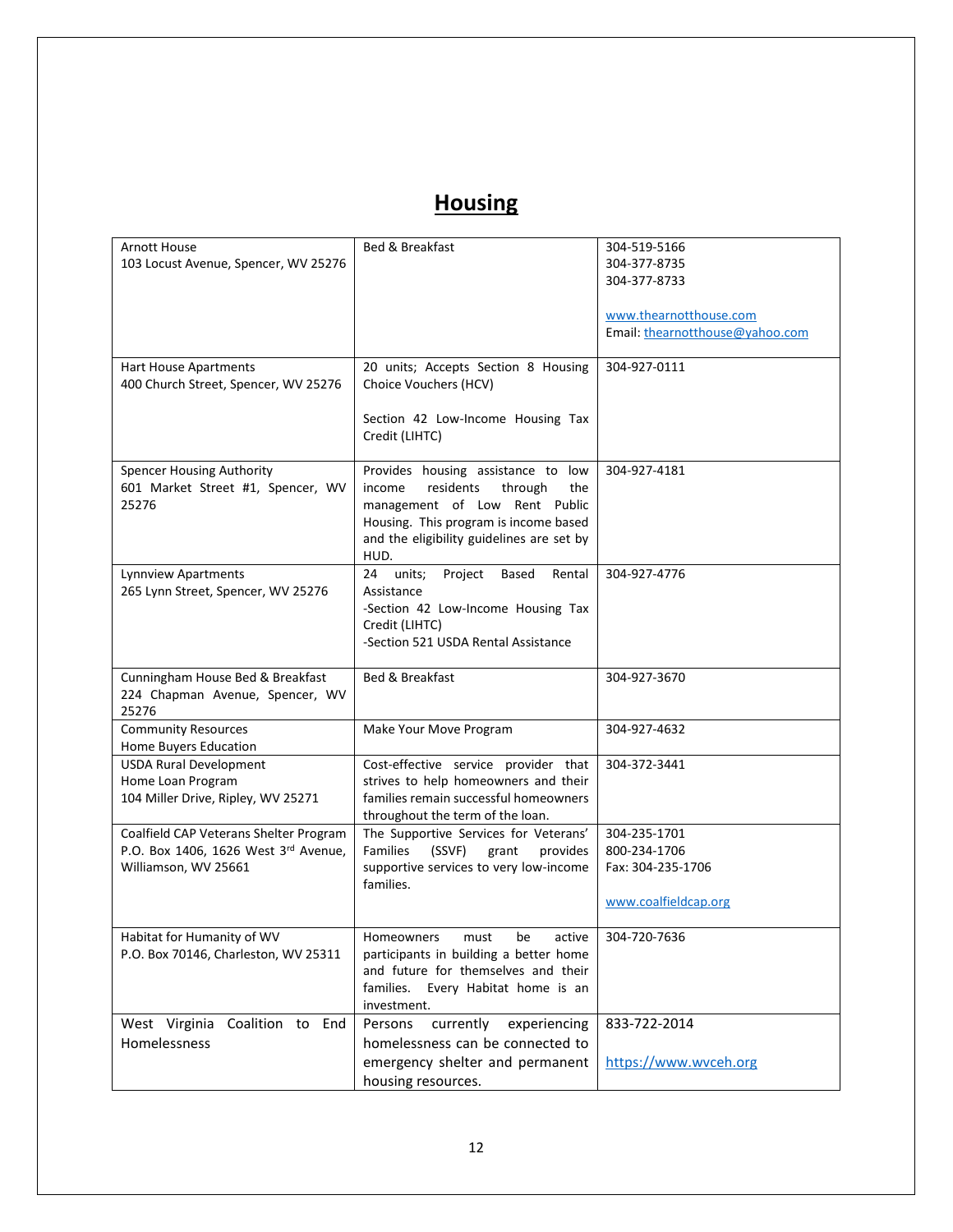#### **Optometrists**

| Dr. Brett K. Radow, OD             | 304-927-5112         |
|------------------------------------|----------------------|
| 149 Main Street, Spencer, WV 25276 |                      |
|                                    | www.drradow.com      |
|                                    |                      |
| Barsh Opticians & Hearing Aid      | 304-927-1940         |
| 151 Main Street, Spencer, WV 25276 |                      |
| Vision Care Associates             | 304-927-5910         |
| 227 Main Street, Spencer, WV 25276 |                      |
|                                    | www.wvvisioncare.com |
|                                    |                      |

| Camp Sheppard<br>78 Camp Sheppard Ln<br>Gandeeville,, WV 25243 | Located in beautiful Gandeeville, West<br>Virginia, the facilities at Camp Sheppard<br>well-appointed kitchen,<br>include<br>$\overline{a}$<br>large assembly hall and dining<br>hall,<br>handicapped-accessible cabins<br>eight<br>and two large picnic shelters. Camp<br>Sheppard can be rented year-round for<br>special events such as weddings,<br>summer camps, family reunions, and<br>dinners. | 304-577-9167<br>www.facebook.com/pages/Camp-<br>Shepard-Four-H-Camp |
|----------------------------------------------------------------|--------------------------------------------------------------------------------------------------------------------------------------------------------------------------------------------------------------------------------------------------------------------------------------------------------------------------------------------------------------------------------------------------------|---------------------------------------------------------------------|
| Heritage Park Community Building                               | The Heritage Park Community Building                                                                                                                                                                                                                                                                                                                                                                   | 304-927-1640                                                        |
|                                                                | is a beautiful log cabin style event space                                                                                                                                                                                                                                                                                                                                                             | www.facebook.com/pages/Heritage-                                    |
| 116 Court Street                                               | located in the heart of Spencer at                                                                                                                                                                                                                                                                                                                                                                     | <b>Park-Community-Building</b>                                      |
| Spencer, WV 25276                                              | Heritage Park. Tables and chairs are<br>included in rental fee at no extra charge.                                                                                                                                                                                                                                                                                                                     |                                                                     |
|                                                                | The space seats approximately 120 for                                                                                                                                                                                                                                                                                                                                                                  |                                                                     |
|                                                                | your reunion, reception, fundraiser or                                                                                                                                                                                                                                                                                                                                                                 |                                                                     |
|                                                                | other function.                                                                                                                                                                                                                                                                                                                                                                                        |                                                                     |
|                                                                |                                                                                                                                                                                                                                                                                                                                                                                                        |                                                                     |
|                                                                | Currently, rental price is a bargain at                                                                                                                                                                                                                                                                                                                                                                |                                                                     |
|                                                                | \$100/day and includes use of the                                                                                                                                                                                                                                                                                                                                                                      |                                                                     |
|                                                                | spacious kitchen area and restrooms.                                                                                                                                                                                                                                                                                                                                                                   |                                                                     |
| <b>Charles Fork Lake</b>                                       | Charles Fork Lake features camping                                                                                                                                                                                                                                                                                                                                                                     | 304-927-1640                                                        |
|                                                                | with electric hookups at \$14/night and                                                                                                                                                                                                                                                                                                                                                                | www.cityofspencer.com/parks-                                        |
| Rt. 36                                                         | \$8/night for non-electric sites. Vault                                                                                                                                                                                                                                                                                                                                                                | recreation                                                          |
| Spencer, WV 25276                                              | toilets are available at the campground                                                                                                                                                                                                                                                                                                                                                                |                                                                     |
|                                                                | and a beautiful picnic pavilion for your                                                                                                                                                                                                                                                                                                                                                               |                                                                     |
|                                                                | birthday party, family reunion or other                                                                                                                                                                                                                                                                                                                                                                |                                                                     |
|                                                                | activity at no charge (first come, first                                                                                                                                                                                                                                                                                                                                                               |                                                                     |
|                                                                | serve).                                                                                                                                                                                                                                                                                                                                                                                                |                                                                     |
|                                                                |                                                                                                                                                                                                                                                                                                                                                                                                        |                                                                     |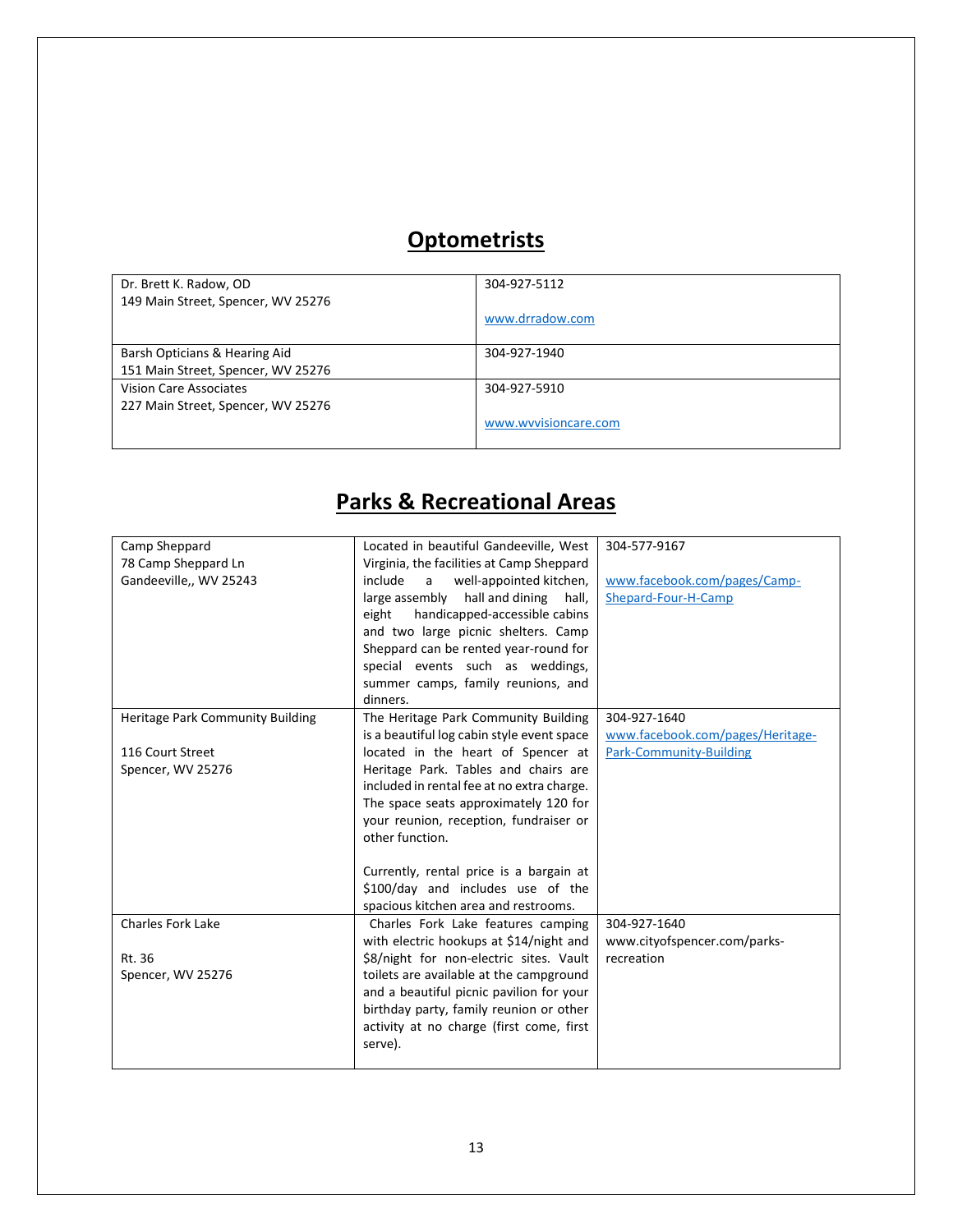| Ben's Run                            | Ben's Run is one of the coolest inner-                                          | 304-927-1640                 |
|--------------------------------------|---------------------------------------------------------------------------------|------------------------------|
|                                      | city trail systems in West Virginia with a                                      | www.cityofspencer.com/parks- |
| Spencer, WV 25276                    | winery at one trailhead, the city pool                                          | recreation                   |
|                                      | and Washington Park at the other, and                                           |                              |
|                                      | the iconic Ben's Run Dam in between!                                            |                              |
|                                      | With six miles of beautiful trails located                                      |                              |
|                                      | almost right downtown, what a perfect                                           |                              |
|                                      | place to escape for an afternoon hike or                                        |                              |
|                                      | to make your destination for a weekend                                          |                              |
|                                      | mountain biking stay-cation.                                                    |                              |
|                                      |                                                                                 |                              |
|                                      | The trails were created in 2015 thanks                                          |                              |
|                                      | to a \$40,000 grant from the WV                                                 |                              |
|                                      | Department of Transportation. There                                             |                              |
|                                      | are challenging "rock gardens", a                                               |                              |
|                                      | beautiful tumbling stream, quaint                                               |                              |
|                                      | bridges, and quiet benches for you to sit                                       |                              |
|                                      | and relax, pray, or write your next big                                         |                              |
|                                      | literary piece. The trails are super well                                       |                              |
|                                      | marked with signs at all junctions,<br>detailed trail maps and even "Fire Tack" |                              |
|                                      | markers for night hiking/riding.                                                |                              |
|                                      |                                                                                 |                              |
| <b>Washington Park</b>               | Located at the south entrance to the                                            | 304-927-1640                 |
|                                      | city on US 119 (Black Walnut Avenue),                                           | www.cityofspencer.com/parks- |
| Located at the south entrance to the | the park features a full size basketball                                        | recreation                   |
| city on US 119                       | court and two tennis courts that host                                           |                              |
| (Black Walnut Avenue)                | many community competitions.                                                    |                              |
|                                      |                                                                                 |                              |
|                                      | There are two picnic shelters located in                                        |                              |
|                                      | the park that fill up quickly for birthday                                      |                              |
|                                      | parties on a first come, first serve basis.                                     |                              |
| Spencer City Pool                    | The pool is located at 134 Park Ave.                                            | 304-927-3152                 |
|                                      | behind the Roane County Committee on                                            |                              |
| 134 Park Avenue                      | Aging Building and across from the                                              |                              |
| Spencer, WV 25276                    | Ben's Run Trailhead.                                                            |                              |
|                                      |                                                                                 |                              |
|                                      | Summer programs available:                                                      |                              |
|                                      | <b>Swimming Lessons</b>                                                         |                              |
|                                      | <b>Water Aerobics</b>                                                           |                              |
|                                      |                                                                                 |                              |
|                                      | Family Night on Tuesday and Thursday                                            |                              |
|                                      | 7pm-9pm with reduced cost of                                                    |                              |
|                                      | \$2/person. Hours: Monday-Saturday                                              |                              |
|                                      | 12pm-5pm. Sunday 1pm-5pm. Family                                                |                              |
|                                      | Night Tuesday and Thursday 7pm-9pm.<br>Cost of admission: \$3                   |                              |
|                                      |                                                                                 |                              |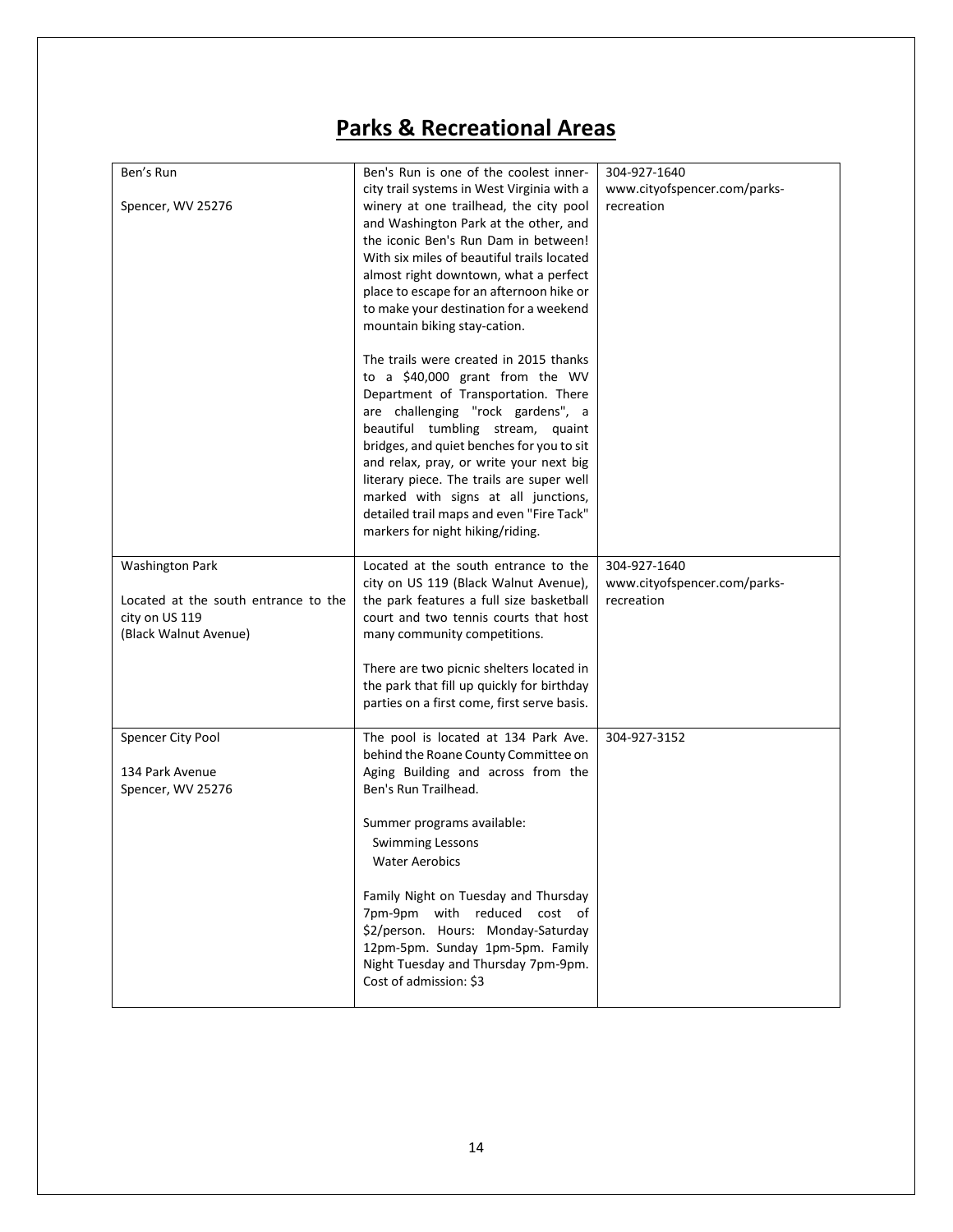| Miletree Lakes                                                                   | Miletree Lakes are located just off West<br>Main Street near McDonalds. The City<br>of Spencer reserve water supply is<br>provided by two impoundments here.<br>Fishermen use these lakes to catch<br>trophy size crappie, largemouth bass,<br>and bluegill. In the spring, the West<br>Virginia Division of Natural Resources<br>stocks the lake with catchable trout.<br>A hiking trail exists from the dirt parking<br>area around to the upper lake. Future<br>plans for Miletree Lakes include an<br>improved access road on the western<br>side of the lake, hiking trails and general<br>improvements. | 304-927-1640<br>www.cityofspencer.com/parks-<br>recreation |
|----------------------------------------------------------------------------------|---------------------------------------------------------------------------------------------------------------------------------------------------------------------------------------------------------------------------------------------------------------------------------------------------------------------------------------------------------------------------------------------------------------------------------------------------------------------------------------------------------------------------------------------------------------------------------------------------------------|------------------------------------------------------------|
| Goff Hill Civil War Park<br>Located at the former Spencer State<br>Hospital farm | The City of Spencer features a Civil War<br>park founded on the same land that<br>Union and Confederate soldiers took up<br>arms on in August 1861. Today, the<br>park features a replica wooden cannon<br>(visit the site and read the kiosks to<br>learn why a wooden cannon) as well as<br>a cemetary where the first casuality of<br>the battle, Union soldier William Pool, is<br>buried.                                                                                                                                                                                                                | 304-927-1640<br>www.cityofspencer.com/parks-<br>recreation |
|                                                                                  | Interpretive kiosks are placed at the<br>cemetery, at the cannon, at the springs,<br>and at the courthouse on Main Street.<br>Also, the ruins of the Spencer State<br>Hospital Farm Superintendant Home<br>are a favorite photography site for<br>visitors. The view of Spencer and the<br>Spring Creek/Tanner's Run Valleys are<br>breathtaking<br>here.                                                                                                                                                                                                                                                     |                                                            |
|                                                                                  | This historic site is part of the Blue and<br>Gray Highway and site of the former<br>Spencer State Hospital farm. Read a<br>complete history of the Skirmish of<br>Spencer by clicking this button.                                                                                                                                                                                                                                                                                                                                                                                                           |                                                            |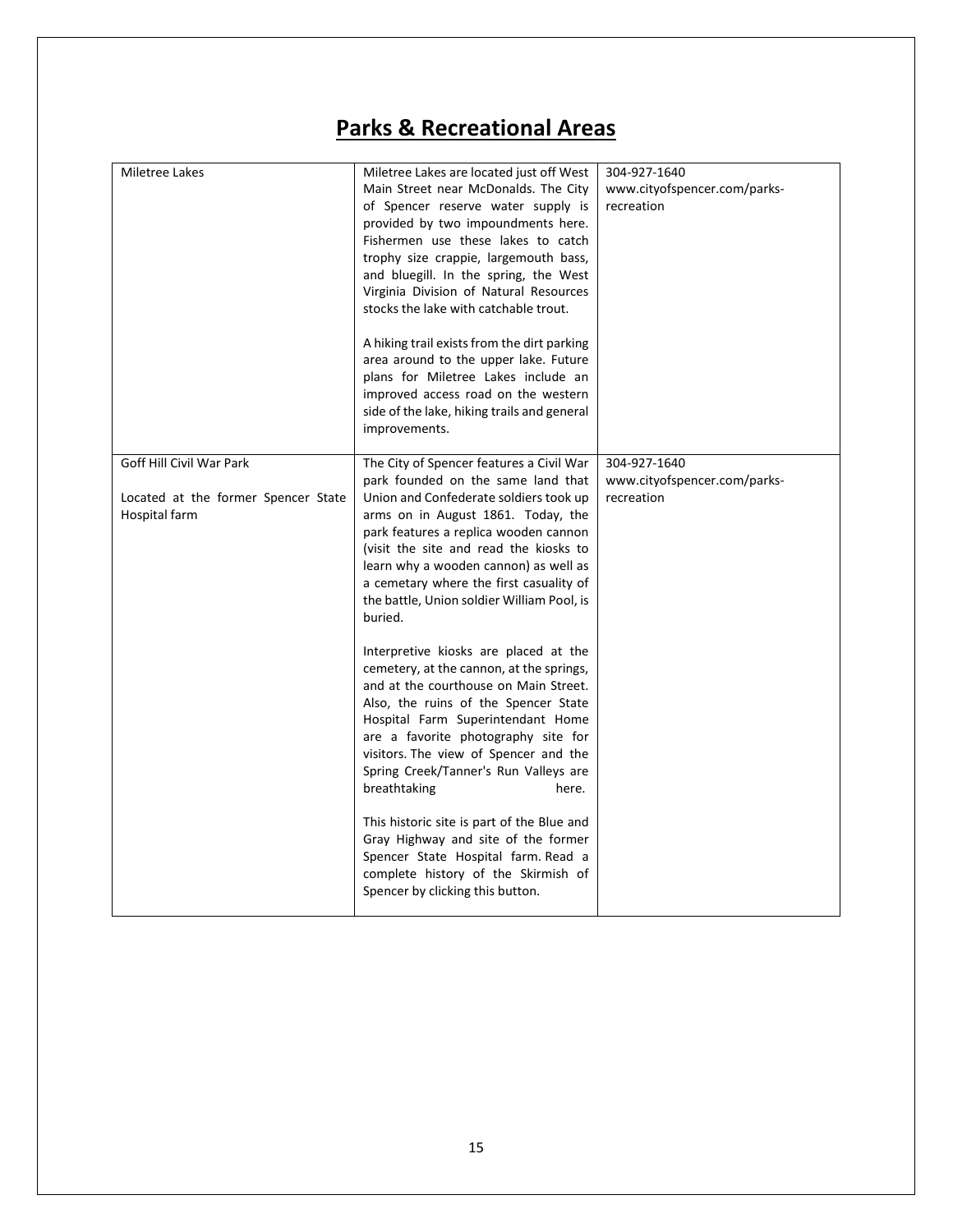| Griffith Park a.k.a. Fifth Street Park                      | Across<br>Creek<br>from<br>Spring                                       | 304-927-1640                                               |
|-------------------------------------------------------------|-------------------------------------------------------------------------|------------------------------------------------------------|
|                                                             | the<br>downtown<br>Spencer<br>lies                                      | www.cityofspencer.com/parks-recreation                     |
| Located across from Spring Creek in<br>the Alvord Community | community of Alvord. Once its very<br>own municipality, Alvord is now a |                                                            |
|                                                             | historic part of the City of Spencer.                                   |                                                            |
|                                                             | Griffith Park (a.k.a. Fifth Street Park)                                |                                                            |
|                                                             | provides a recreational resource to                                     |                                                            |
|                                                             | neighborhood.<br>this<br>The<br>park                                    |                                                            |
|                                                             | features<br>of<br>an<br>assortment                                      |                                                            |
|                                                             | playground equipment, basketball<br>court and skateboard park. There is |                                                            |
|                                                             | a picnic shelter at the park for                                        |                                                            |
|                                                             | birthday parties or neighborhood                                        |                                                            |
|                                                             | gatherings. Plenty of greenspace                                        |                                                            |
|                                                             | exists for pick-up ballgames like                                       |                                                            |
|                                                             | soccer, two-hand touch football or a                                    |                                                            |
|                                                             | championship game of wiffleball.                                        |                                                            |
| <b>Walton Community Building</b>                            | A wide variety of practices can be                                      | 304-577-6063                                               |
|                                                             | utilized for Walton Community                                           | www.facebook.com/WaltonCommunityBuilding                   |
|                                                             | Building, ranging from events like                                      |                                                            |
|                                                             | Gospel Sings, Auctions to larger-<br>scale events.                      |                                                            |
| <b>Reedy Community Building</b>                             |                                                                         | 304-927-3222                                               |
|                                                             |                                                                         | www.facebook.com/town.reedy/                               |
| 118 Main Street                                             |                                                                         |                                                            |
| Reedy, WV 25270                                             |                                                                         |                                                            |
| Spring Heights Education Center                             | Spring Heights is the camping and                                       | 304-927-5865                                               |
|                                                             | outdoor facility of the West Virginia                                   | Fax: 304-927-6540                                          |
| 2067 Barrcut Road                                           | Annual Conference of the United                                         | www.springheights.org                                      |
| Spencer, WV 25276                                           | Methodist Church.<br>950<br>acre<br>located just north of Spencer in    | info@springheights.org<br>www.facebook.com/springheightsFB |
|                                                             | Roane County.                                                           | Twitter: @spring heights                                   |
|                                                             |                                                                         |                                                            |
|                                                             |                                                                         | www.instagram.com/springheights                            |
|                                                             |                                                                         | www.youtube.com/springheightscamp                          |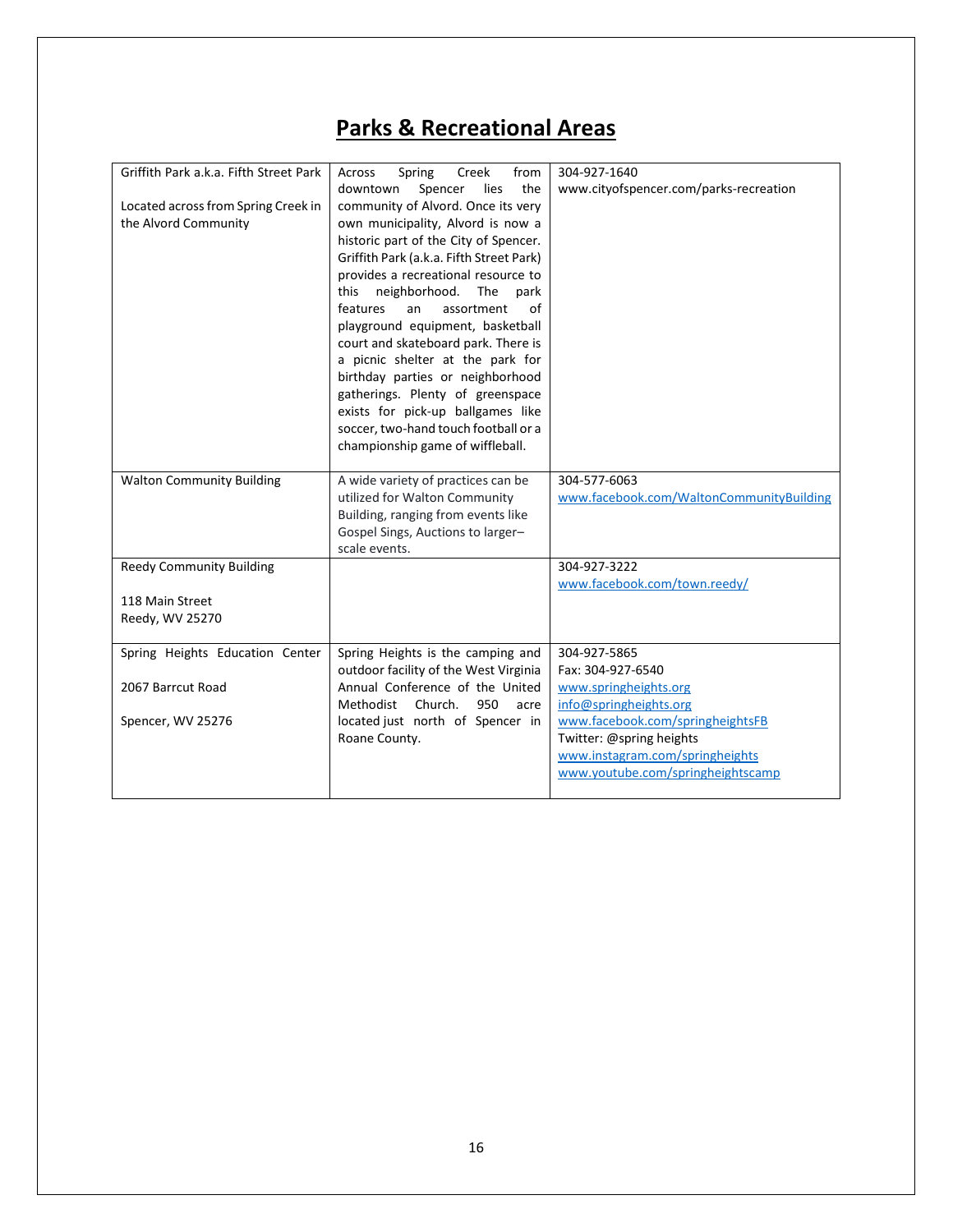# **Phone/Internet**

| Frontier                  | 800-921-8101<br>www.frontier.com   |
|---------------------------|------------------------------------|
| Suddenlink                | 877-794-2724<br>www.suddenlink.com |
| Q Link Wireless           | 855-Q-LINK43                       |
| (free phone service)      | https://qlinkwireless.com          |
| <b>Assurance Wireless</b> | https://www.assurancewireless.com  |
| SafeLink Wireless         | https://www.safelinkwireless.com   |

### **Schools – Roane County**

| <b>Board of Education</b>       | 304-927-6400                    |
|---------------------------------|---------------------------------|
| 813 Capitol Street              | Fax: 304-927-6402               |
| Spencer, WV 25276               | www.roanecountyschools.com      |
|                                 |                                 |
| <b>Spencer Elementary</b>       | 304-927-6428                    |
|                                 |                                 |
| Spencer Middle School           | 304-927-6415                    |
| 102 Chapman Avenue              | www.sms.roanecountyschools.com  |
| Spencer, WV 25276               |                                 |
| Walton Elementary/Middle School | 304-577-6731                    |
| 90 School Drive                 | 304-577-6734                    |
| Walton, WV 25286                | www.wems.roanecountyschools.com |
|                                 |                                 |
| Geary Elementary/Middle School  | 304-565-3721                    |
| 9538 Clay Road                  | www.gems.roanecountyschools.com |
| Left Hand, WV 25251             |                                 |
|                                 |                                 |
| Roane County High School        | 304-927-6420                    |
| 1 Raider Way                    | www.rchs.roanecountyschools.com |
| Spencer, WV 25276               |                                 |
| <b>Adult Basic Education</b>    | 304-927-8292                    |
|                                 |                                 |
|                                 |                                 |
| <b>Head Start</b>               | 304-927-4981                    |
|                                 |                                 |
|                                 |                                 |
| <b>Bus Garage (Spencer)</b>     | 304-927-6426                    |
| 167 East Main Street            |                                 |
| Spencer, WV 25276               |                                 |
|                                 |                                 |
| <b>Bus Garage (Walton)</b>      | 304-577-6898                    |
| 90 School Drive                 |                                 |
| Walton, WV 25286                |                                 |
|                                 |                                 |
|                                 |                                 |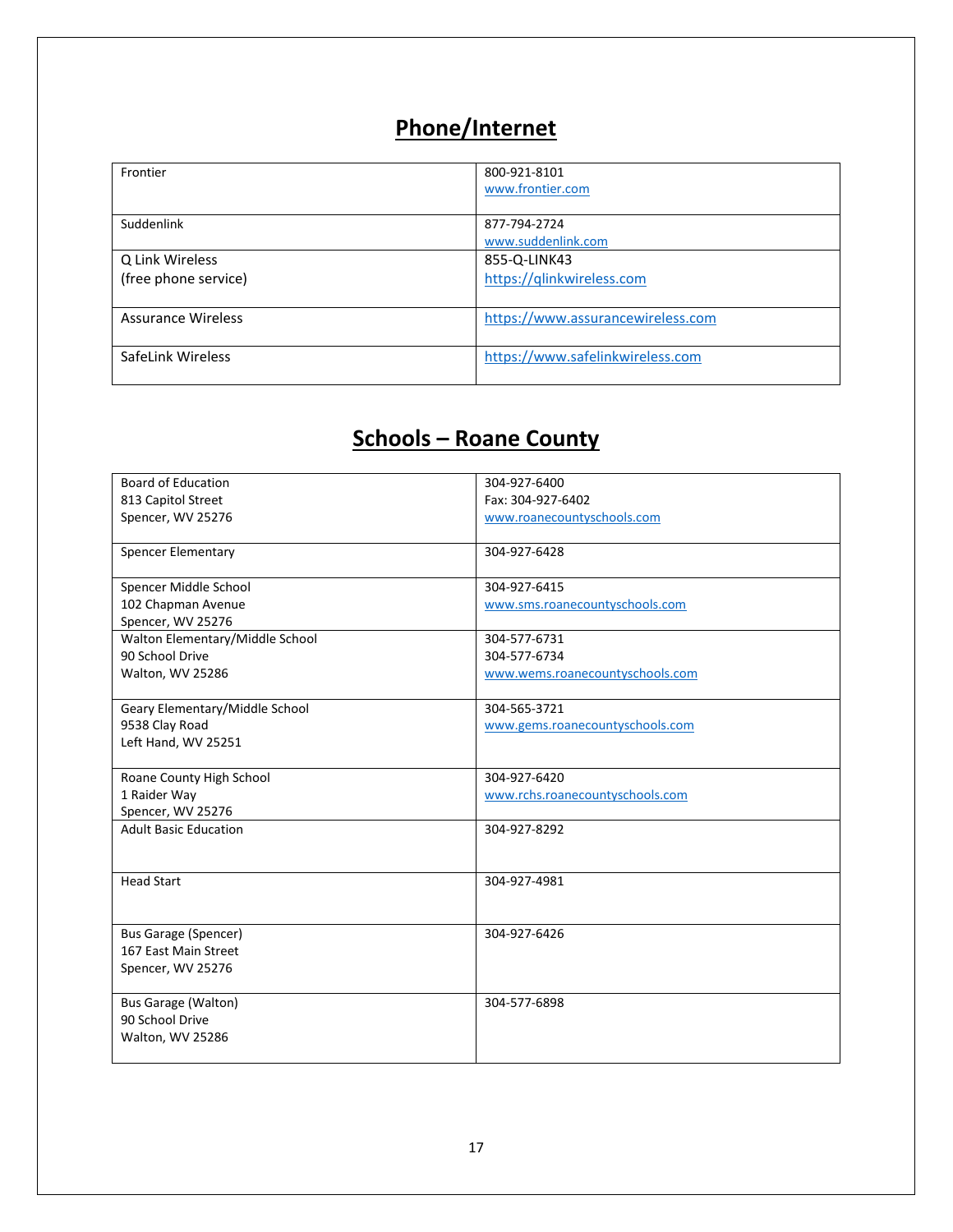# **Social Services/Mental Health/Crisis**

| <b>Westbrook Health Services</b><br>P.O. Box 227<br>227 Clay Road<br>Spencer, WV 25276<br><b>KVC Behavioral Healthcare</b><br>811 Madison Avenue<br>Spencer, WV 25276 | Empowering people to achieve their<br>greatest potential in providing<br>comprehensive care to individuals with<br>mental health, developmental,<br>substance abuse and addiction<br>challenges<br>In-Home Family Support, Behavioral<br>Health, Foster Care, Adoption services                                                                                                                                                                                                                                                                                                                                                                                                                                                                                                                                                                                                                                                                                                                                                                          | 304-927-5200<br>Fax: 304-927-5201<br>www.westbrookhealth.com<br>304-927-0015<br>www.kvc.org |
|-----------------------------------------------------------------------------------------------------------------------------------------------------------------------|----------------------------------------------------------------------------------------------------------------------------------------------------------------------------------------------------------------------------------------------------------------------------------------------------------------------------------------------------------------------------------------------------------------------------------------------------------------------------------------------------------------------------------------------------------------------------------------------------------------------------------------------------------------------------------------------------------------------------------------------------------------------------------------------------------------------------------------------------------------------------------------------------------------------------------------------------------------------------------------------------------------------------------------------------------|---------------------------------------------------------------------------------------------|
| Psych Services West Virginia                                                                                                                                          | <b>Complete Psychological Evaluations</b><br>-Disability<br>Evaluations<br>Adolescent,<br>Adult<br>ADHD/ADD<br>Testing<br>- Various other tests and services<br>Provide assessments to evaluate a<br>student's level of risk for:<br>Violent Behavior<br>Substance Abuse<br>Suicidal Behavior<br>- Provide behavioral intervention to<br>assist with correcting inappropriate<br>behaviors.<br>- Provide individual therapy to assist<br>with<br>learning,<br>understanding,<br>accepting and practicing acceptable<br>behaviors.<br>- Provide family therapy to assist<br>students<br>and<br>their<br>parents<br>in<br>understanding<br>the causes and effects of their behavior.<br>In addition, we also offer:<br><b>Psychoeducational Evaluations</b><br>$\bullet$<br><b>Parent Training Opportunities</b><br>٠<br><b>Stress</b><br>Management<br>$\bullet$<br>Consultations<br>Management<br>Anger<br>Opportunities<br>Social<br><b>Skills</b><br>Training<br>$\bullet$<br>Opportunities<br>Coping Skills / Problem - Solving<br>Skills Development | 141 Main Street<br>Spencer, WV 25276<br>304-927-5262<br>www.psych-services-wv.com           |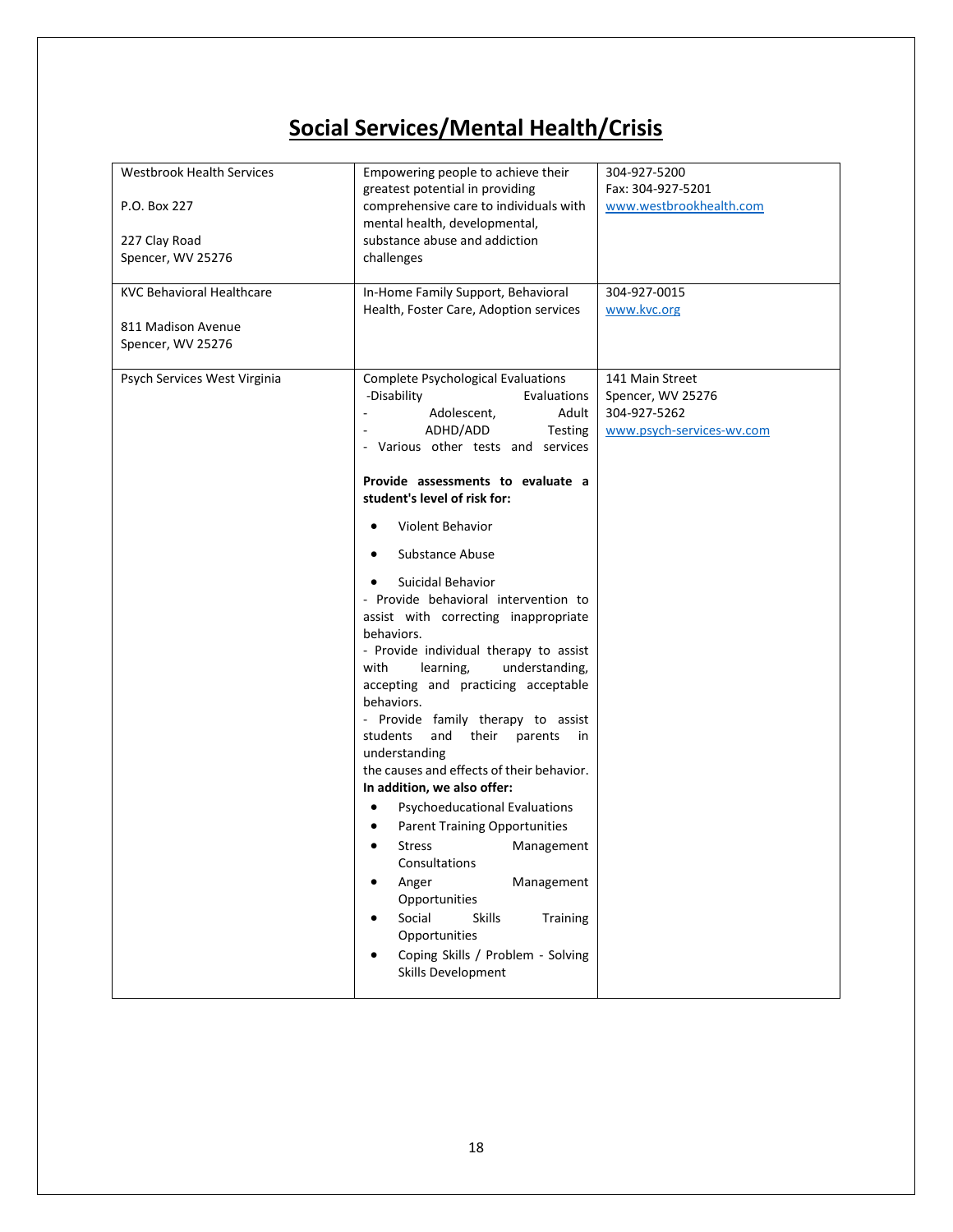# **Social Services/Mental Health/Crisis**

| <b>EVE (Eliminating Violent Environments)</b><br>P.O. Box 518<br>Spencer, WV 25276 | Roane County Domestic Violence<br><b>Outreach Services</b>                                                                                                       | 304-927-3707<br>Hotline: 800-794-2335 |
|------------------------------------------------------------------------------------|------------------------------------------------------------------------------------------------------------------------------------------------------------------|---------------------------------------|
| (located in the former National Guard<br>Armory)                                   | Providing Shelter, a 24-hour hotline,<br>crisis intervention, counseling, referals<br>and advocacy.                                                              |                                       |
|                                                                                    | A Child Exchange and Monitored<br><b>Visitation Center</b>                                                                                                       |                                       |
|                                                                                    | Providing monitored visitation and child<br>exchange in a safe, neutral, child<br>friendly environment putting the needs<br>and interests of the children first. |                                       |
| Family Crisis Intervention Center                                                  | 24 Hour Hotline, Shelter, Individual<br>Counseling, Legal Advocacy,<br>Case                                                                                      | 24 Hour Hotline:<br>800-794-2335 or   |
|                                                                                    | Management,<br>Support<br>Group,                                                                                                                                 | 304-428-2333                          |
|                                                                                    | Parenting Classes, Child Exchange,                                                                                                                               | www.fcichaven.org                     |
|                                                                                    | <b>Monitored Visitation Center</b>                                                                                                                               | Email: eelarkins@suddenlink.net       |
|                                                                                    | <b>Eligibility Requirements:</b>                                                                                                                                 |                                       |
|                                                                                    | -Be a victim of violence or abuse<br>-Be in need of a safe shelter from abuse                                                                                    |                                       |
|                                                                                    | -Be 18 years of age or older; unless an                                                                                                                          |                                       |
|                                                                                    | emancipated youth                                                                                                                                                |                                       |
| WV DHHR - Roane County                                                             | DHHR is comprised of the Bureau for<br>Behavioral Health and Health Facilities;                                                                                  | 304-927-0956<br>www.dhhr.wv.gov       |
| 677 Ripley Road #3                                                                 | Bureau for Child Support Enforcement;                                                                                                                            |                                       |
| Spencer, WV 25276                                                                  | Bureau for Children and Families;                                                                                                                                |                                       |
|                                                                                    | Bureau for Medical Services; Bureau                                                                                                                              |                                       |
|                                                                                    | for Public Health; Office of Inspector<br>General; and West Virginia Children's                                                                                  |                                       |
|                                                                                    | Health Insurance Program (WV CHIP).                                                                                                                              |                                       |
|                                                                                    | DHHR provides services in all 55                                                                                                                                 |                                       |
| Child & Adult Abuse Hotline                                                        | counties.<br>When you suspect abuse or neglect you                                                                                                               | 800-352-6413                          |
|                                                                                    | should report your concerns to the                                                                                                                               |                                       |
|                                                                                    | county office of the Department of<br>Health and Human Resources where<br>you live.                                                                              |                                       |
|                                                                                    |                                                                                                                                                                  |                                       |
|                                                                                    | Reports can also be made to the Abuse                                                                                                                            |                                       |
|                                                                                    | and Neglect Hotline (1-800-352-6513)                                                                                                                             |                                       |
|                                                                                    | 7 days a week, 24 hours a day.                                                                                                                                   |                                       |
|                                                                                    |                                                                                                                                                                  |                                       |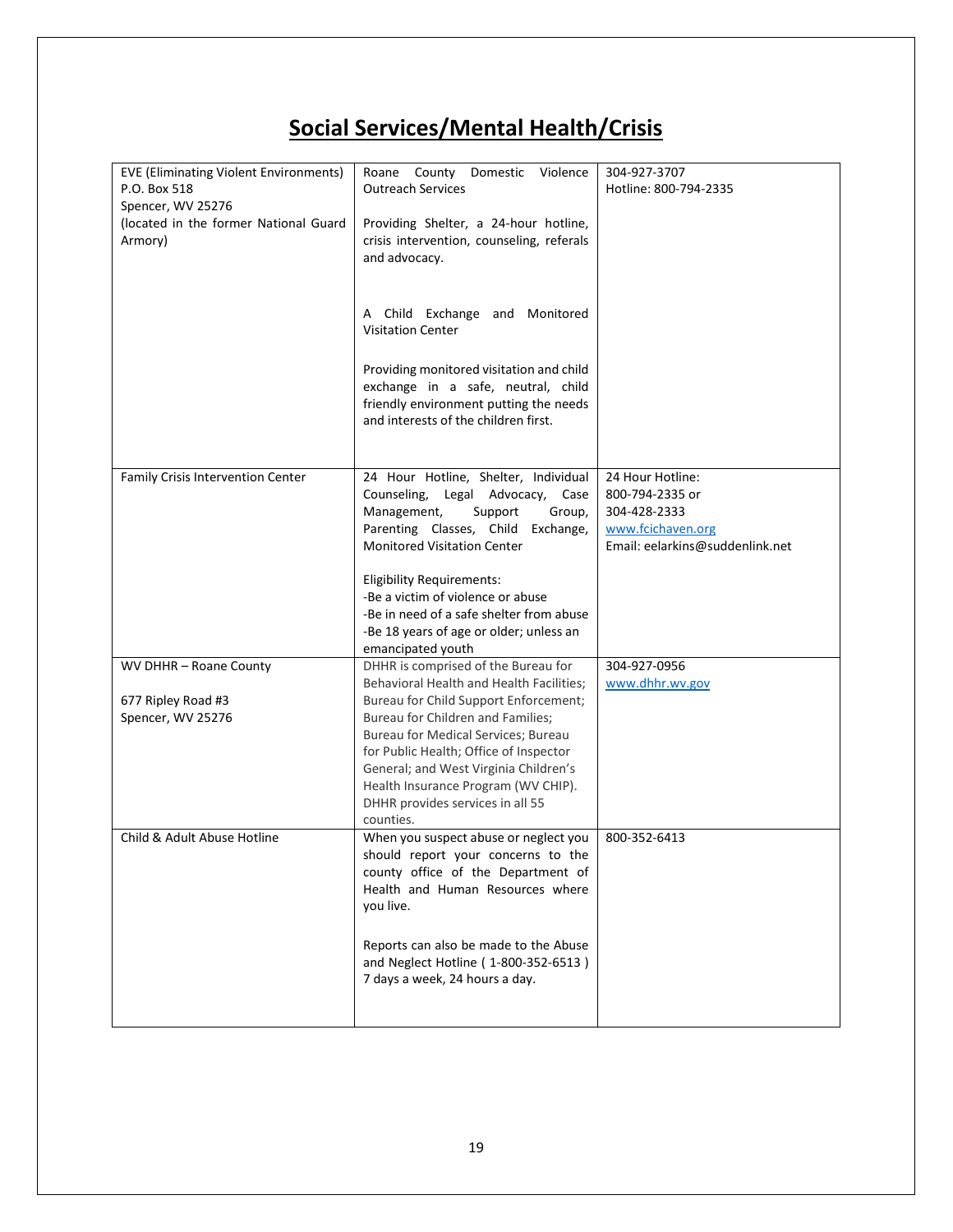# **Social Services/Mental Health/Crisis**

| <b>WV Birth to Three</b>      | WV Birth to Three is a statewide         | 866-321-4728           |
|-------------------------------|------------------------------------------|------------------------|
|                               | system of services and supports for      | www.wvdhhr.org/birth23 |
|                               | children under age three who have a      |                        |
|                               | delay in their development, or may be    |                        |
|                               | at risk of having a delay, and their     |                        |
|                               | family. The Department of Health and     |                        |
|                               | Human Resources, through the Bureau      |                        |
|                               | for Public Health and the Office of      |                        |
|                               | Maternal, Child and Family Health, WV    |                        |
|                               | Birth to Three, as the lead agency for   |                        |
|                               | Part C of the Individuals with           |                        |
|                               | Disabilities Education Act (IDEA),       |                        |
|                               | assures that family centered,            |                        |
|                               | community based services are available   |                        |
|                               | to all eligible children and families.   |                        |
| Children's Home Society of WV | Comprehensive<br>child<br>welfare,       | 304-485-0650           |
|                               | behavioral health, social casework and   | www.childswv.org       |
| 1717 St. Marys Avenue         | advocacy services are provided to over   |                        |
| Parkersburg, WV 26102         | 6,887 children each year from twelve     |                        |
|                               | primary locations throughout the state.  |                        |
|                               | Some of our current programs are         |                        |
|                               | adoption, foster care, in-home and in-   |                        |
|                               | community services for children and      |                        |
|                               | families, emergency shelter care,        |                        |
|                               | respite, mediation, parent education     |                        |
|                               | training, prenatal and early childhood   |                        |
|                               | services, volunteer and mentoring,       |                        |
|                               | youth<br>visitation<br>services,<br>and  |                        |
|                               | reunification, school based social work, |                        |
|                               | comprehensive<br>day<br>care<br>and      |                        |
|                               | assessment services.                     |                        |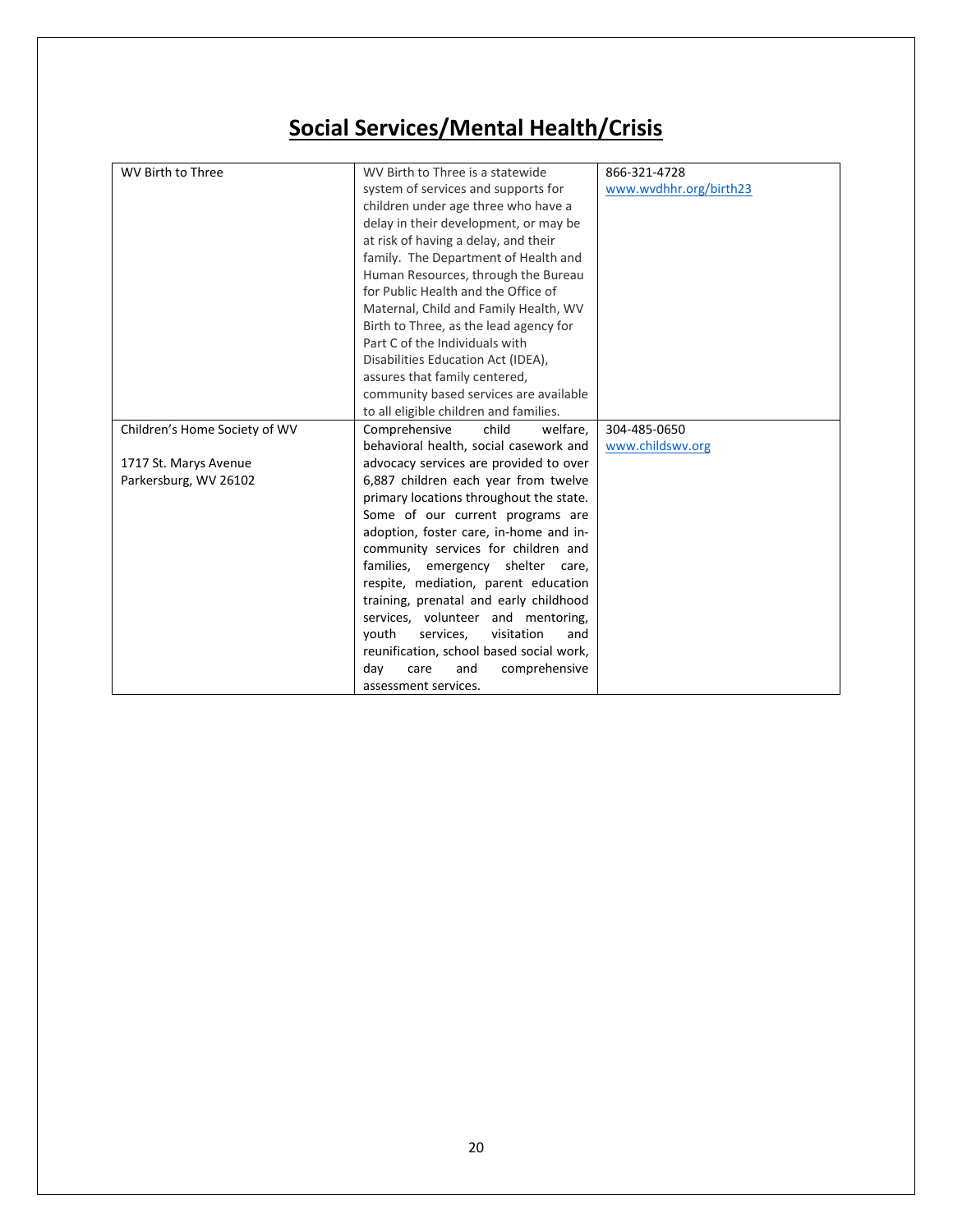### **Substance Abuse/Addiction Treatment**

| <b>Roane County Day Report Center</b><br>325 Main Street<br>Spencer, WV 25276                                                                                | Roane County Day Report Center<br>provides substance abuse treatment<br>and random drug screening.                                                                                                                                                                                                                                                                                                                                                                                                                                                                                                                                           | 304-519-5898<br>www.facebook.com/pg/Roane-County-<br>Day-Report                                                                                                     |
|--------------------------------------------------------------------------------------------------------------------------------------------------------------|----------------------------------------------------------------------------------------------------------------------------------------------------------------------------------------------------------------------------------------------------------------------------------------------------------------------------------------------------------------------------------------------------------------------------------------------------------------------------------------------------------------------------------------------------------------------------------------------------------------------------------------------|---------------------------------------------------------------------------------------------------------------------------------------------------------------------|
| The BoMar Club, Inc.<br>306 North Church Street<br>Ripley, WV 25271                                                                                          | 501-C3<br><b>BoMar</b><br>is<br>a<br>non-profit<br>organization whose primary purpose is<br>to support people in recovery from<br>alcohol and drugs. BoMar is starting out<br>the year on a positive note. We look<br>forward to supporting persons in<br>recovery. The<br>BoMar<br>Club<br>is<br>renting space to 3 AA meetings a week,<br>3 NA meetings a week, . BoMar was<br>awarded a grant to hire a person under<br>contract to run the Drop-In Center. The<br>Drop In Center is a separate program<br>which is funded by DHHR-BHHF and<br>supports<br>persons<br>in<br>recovery<br>from addictions<br>or<br>mental health<br>issues. | 304-372-3722<br>www.thebomarclub.org<br>Email: bomarclub@yahoo.com                                                                                                  |
| <b>Narcotics Anonymous</b><br><b>Spencer NA Recovery Group</b><br>St. John's United Methodist Church<br>(basement)<br>335 Church Street<br>Spencer, WV 25276 | NA is a nonprofit fellowship or society<br>of men and women for whom drugs<br>had become a major problem. We are<br>recovering addicts who meet regularly<br>to help each other stay clean. This is a<br>program of complete abstinence from<br>all drugs. There is only one<br>requirement for membership, the<br>desire to stop using. We suggest that<br>you keep an open mind and give<br>yourself a break. Our program is a set<br>of principles written so simply that we<br>can follow them in our daily lives. The<br>most important thing about them is<br>that they work.                                                          | 304-927-0401<br>Email:<br>spencernarecoverygroup@gmail.com<br>www.facebook.com/Spencer-NA-<br><b>Recovery-Group</b><br>Tuesdays @ 6:00 p.m.<br>Fridays @ 11:00 a.m. |
| <b>Alcoholics Anonymous</b><br>St. John's United Methodist Church<br>(basement)<br>335 Church Street<br>Spencer, WV 25276                                    | Alcoholics Anonymous is an<br>international mutual aid fellowship<br>whose stated purpose is to enable its<br>members to "stay sober and help other<br>alcoholics achieve sobriety."                                                                                                                                                                                                                                                                                                                                                                                                                                                         |                                                                                                                                                                     |
| Set Free<br>First Baptist Church Spencer<br>338 Main Street<br>Spencer, WV 25276                                                                             | *Group will resume having meetings<br>beginning in the Fall of 2020                                                                                                                                                                                                                                                                                                                                                                                                                                                                                                                                                                          | 304-927-1421<br>www.liferecoverygroups.com<br>Email: MarkWood65@gmail.com<br>www.facebook.com/NewLifeSpencer/<br>Mondays @ 6:30 p.m.                                |
| Nar-Anon                                                                                                                                                     |                                                                                                                                                                                                                                                                                                                                                                                                                                                                                                                                                                                                                                              |                                                                                                                                                                     |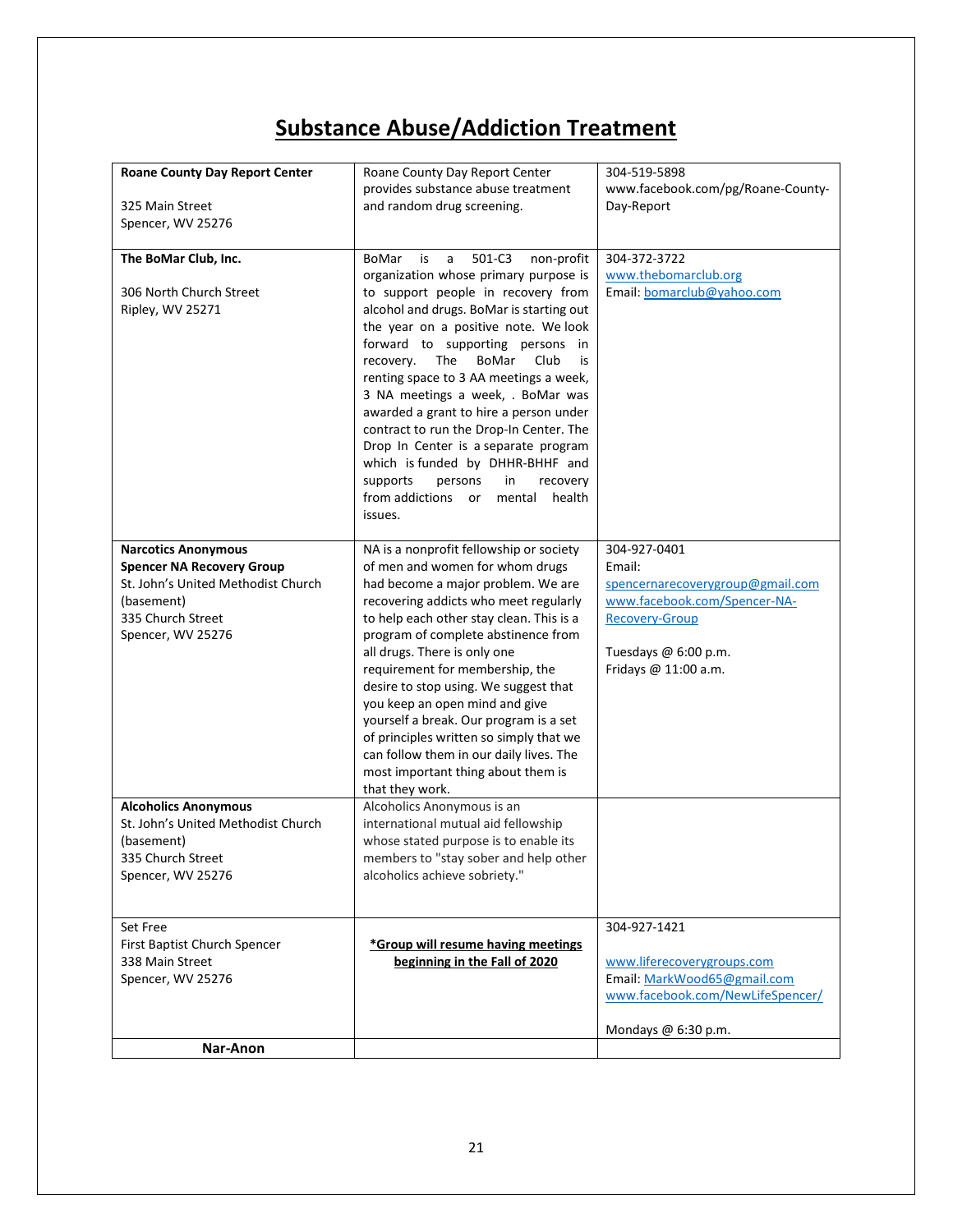# **Substance Abuse/Addiction Treatment Links**

| Alcoholics Anonymous World Service                    | www.aa.org                            |
|-------------------------------------------------------|---------------------------------------|
| Al-anon World Services                                | www.al-anon.alateen.org               |
| Narcotics Anonymous World Services                    | www.na.org                            |
| <b>Cocaine Anonymous World Services</b>               | www.ca.org                            |
| <b>Overeaters Anonymous</b>                           | www.oa.org                            |
| <b>Treatment Centers</b>                              | www.alltreatment.com/wv/halfway-house |
| Co-Dependents Anonymous                               | www.coda.org                          |
| <b>Methadone Support</b>                              | www.methadonesupport.org              |
| National Association of Addiction Treatment Providers | www.naatp.org                         |
| <b>Nicotine Anonymous</b>                             | www.nicotine-anonymous.org            |
| American Counsel for Drug Education                   | www.acde.org                          |
| <b>Emotional Sobriety</b>                             | www.emotionalsobriety.com             |
| Web of Addictions                                     | www.well.com/user/woa                 |
| National Eating Disorders Association                 | www.nationaleatingdisorders.org       |
| <b>Obsessive Compulsive Foundation</b>                | www.ocfoundation.org                  |
| American Psychological Association                    | www.apa.org                           |
| <b>Sexaholics Anonymous</b>                           | www.sa.org                            |
| <b>WV DHHR</b>                                        | www.wvdhhr.org                        |
| <b>Gamblers Anonymous</b>                             | www.gamblersanonymous.org             |
| Mid-Ohio Valley Fellowship Home                       | www.movfh.org                         |
| <b>Amity Treatment Center</b>                         | www.westbrookhealth.com/amity.aspx    |
| Jackson General Hospital                              | www.jacksongeneral.com                |
| <b>Westbrook Health Services</b>                      | www.westbrookhealth.com               |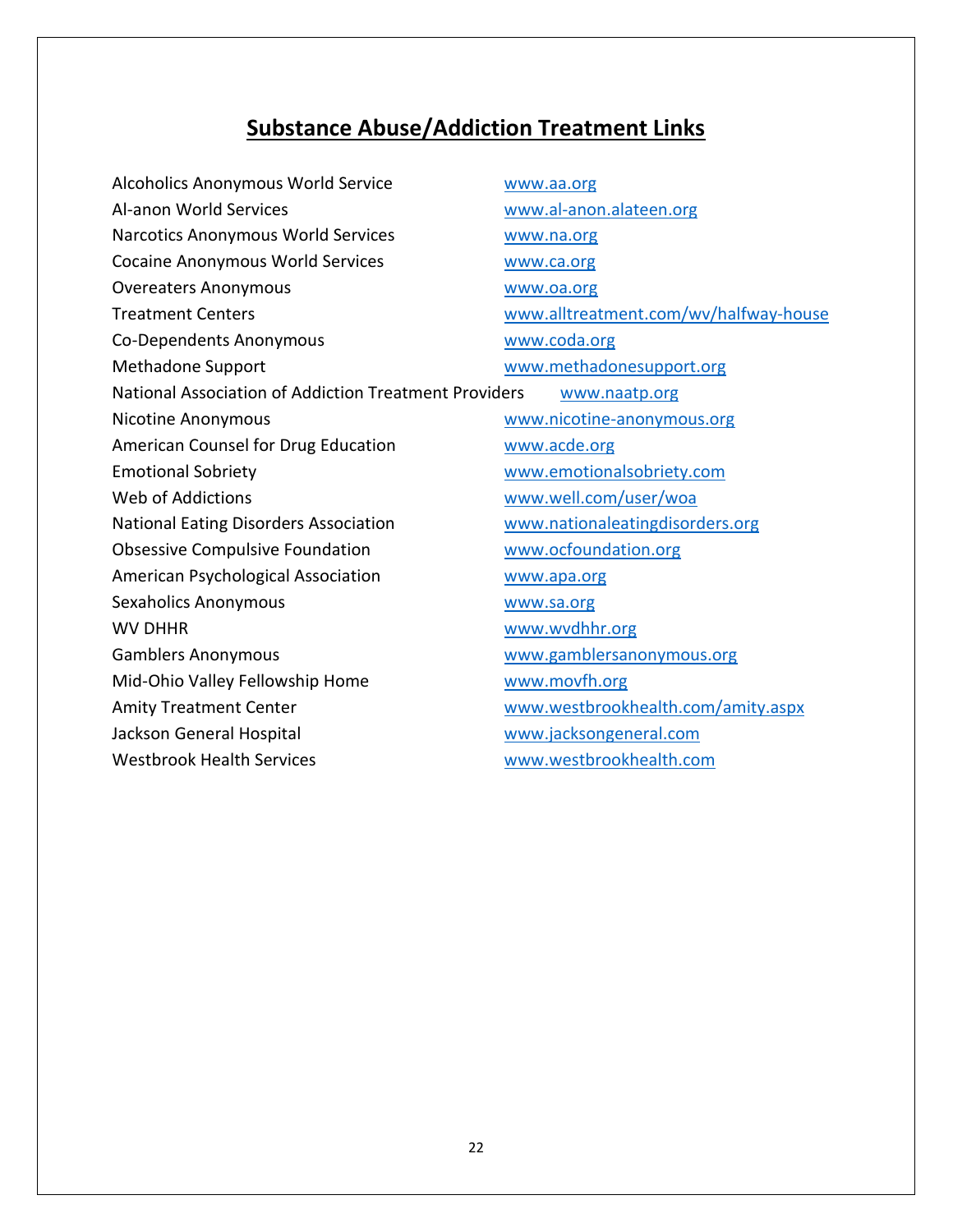### **Transportation**

| <b>Good News Mountaineer Garage</b>                                 | The<br>Good<br>News<br>Mountaineer<br>Garage receives funding from the<br>West Virginia Department of Health<br>and Human Resources to provide<br>vehicles to families who need<br>transportation to get to work and<br>job training so they can get off public<br>assistance.<br>To receive a vehicle, a family must<br>be referred by their DHHR case<br>manager with approval by the<br>regional supervisor. When GNMG<br>receives the referral, a staff person<br>will contact the family to explain the<br>program and determine what kind<br>of vehicle<br>best meets their<br>transportation needs. Before a<br>family can be placed in a vehicle,<br>they must provide proof of liability<br>insurance and participate in GNMG's<br>maintenance/ car care training.<br>Eligibility Requirements - To be<br>eligible for a referral a family must: | http://www.goodnewsmountaineergarage.com |
|---------------------------------------------------------------------|-----------------------------------------------------------------------------------------------------------------------------------------------------------------------------------------------------------------------------------------------------------------------------------------------------------------------------------------------------------------------------------------------------------------------------------------------------------------------------------------------------------------------------------------------------------------------------------------------------------------------------------------------------------------------------------------------------------------------------------------------------------------------------------------------------------------------------------------------------------|------------------------------------------|
|                                                                     | (TANF) benefits<br>Be actively participating in the<br>2.<br>Virginia<br><b>WORKS</b><br>West<br>program<br>Have a valid West Virginia<br>3.<br>driver's license<br>4.<br>Other transportation must not<br>be available<br>Families receiving Supplemental<br><b>Nutrition</b><br>Assistance<br>Program                                                                                                                                                                                                                                                                                                                                                                                                                                                                                                                                                   |                                          |
|                                                                     | (SNAP), formerly known as food<br>stamps, or medical benefits only will<br>not qualify.                                                                                                                                                                                                                                                                                                                                                                                                                                                                                                                                                                                                                                                                                                                                                                   |                                          |
| Little Kanawha Bus<br>794 Arnoldsburg Road<br>Arnoldsburg, WV 25234 |                                                                                                                                                                                                                                                                                                                                                                                                                                                                                                                                                                                                                                                                                                                                                                                                                                                           | 304-655-8999<br>www.littlekanawhabus.com |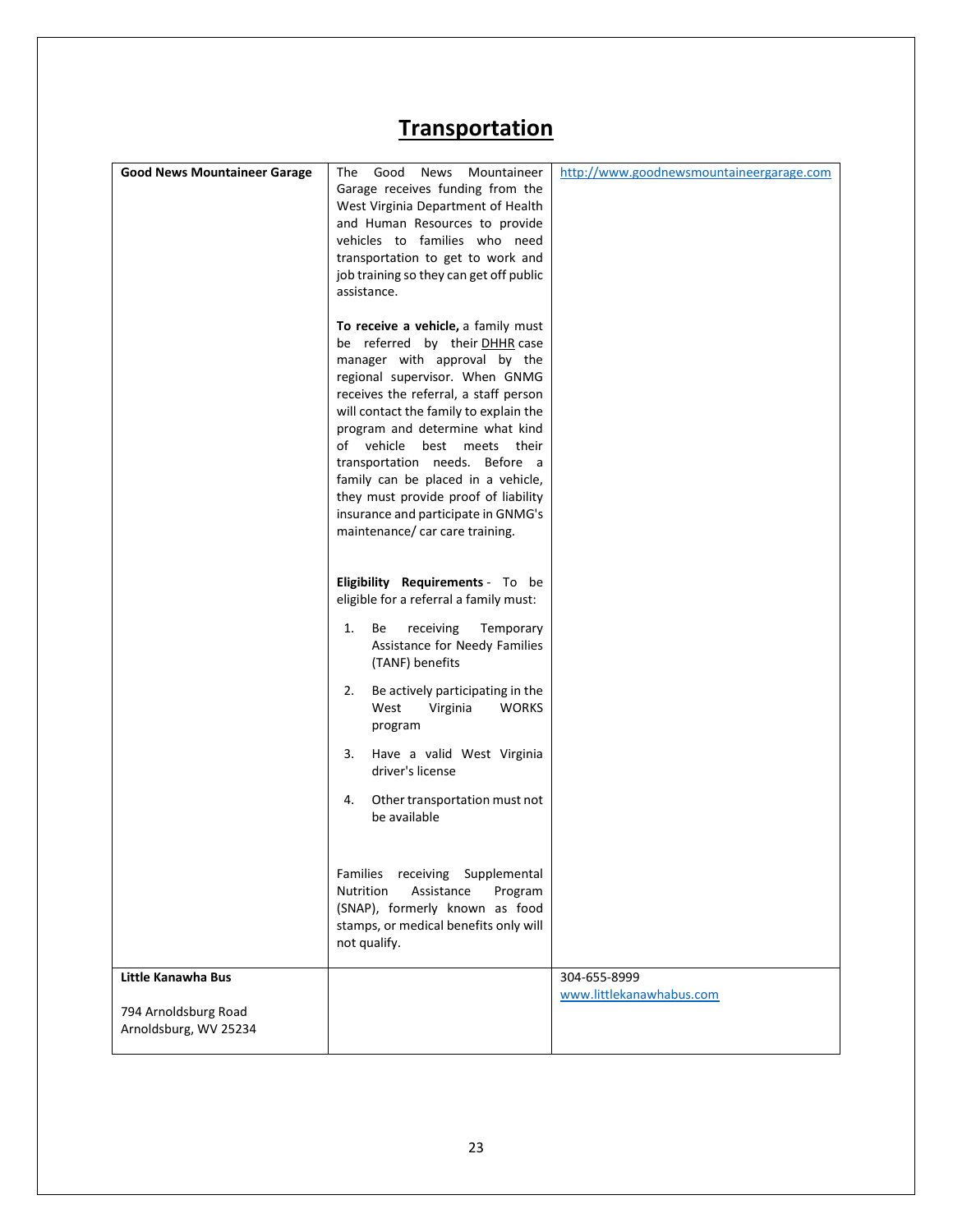| Mon Power - FirstEnergy Corp.           | 800-686-0022                                      |
|-----------------------------------------|---------------------------------------------------|
| 5001 Nasa Blvd.                         | Report An Outage: 888-LIGHTSS                     |
| Fairmont, WV 26554-8248                 | 888-544-4877                                      |
|                                         | www.firstenergycorp.com                           |
|                                         | Office Hours: Monday-Friday 8:00 a.m. - 6:00 p.m. |
|                                         |                                                   |
| <b>Consumer Gas Utility Co.</b>         | 304-927-3070                                      |
| 526 Church Street                       |                                                   |
| Spencer, WV 25276                       |                                                   |
|                                         |                                                   |
| Waterworks Department - City of Spencer | 304-927-2300                                      |
| 116 Court Street                        |                                                   |
| Spencer, WV 25276                       |                                                   |
|                                         |                                                   |
| <b>Waste Management</b>                 | 866-909-4458                                      |
|                                         |                                                   |
|                                         | <b>Bill Pay</b>                                   |
|                                         | 866-964-2729                                      |
|                                         |                                                   |
|                                         | www.wm.com                                        |
|                                         |                                                   |
| <b>Mountaineer Gas Company</b>          | 800-834-2070                                      |
| 2401 Sissonville Drive                  | www.mountaineergasonline.com                      |
| Charleston, WV 25387                    |                                                   |
|                                         |                                                   |

### **Utilities**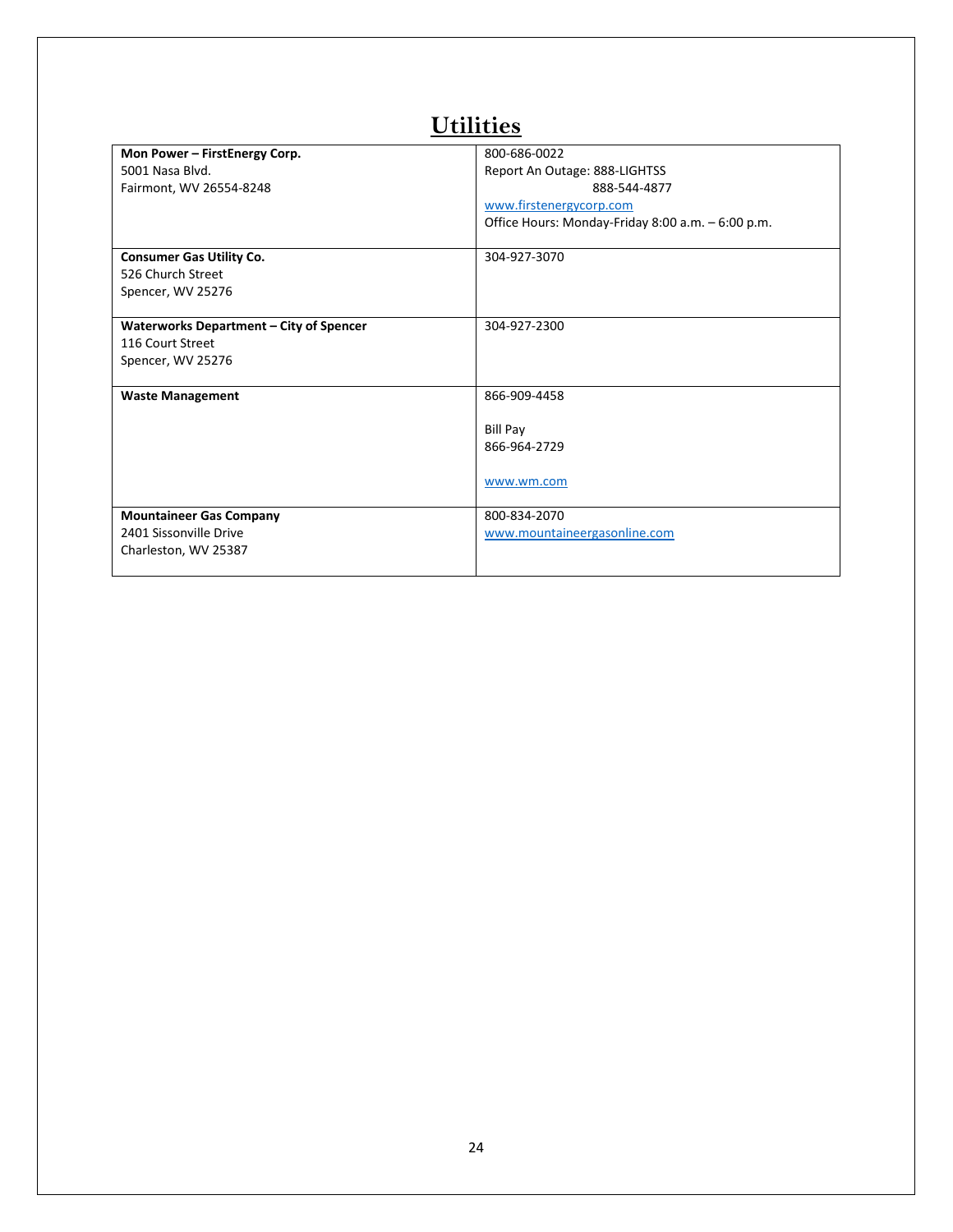# **Youth Resources & Development**

| Patch21               | The program currently serves 2,000        | 304-927-8047             |
|-----------------------|-------------------------------------------|--------------------------|
|                       | students in Roane, Jackson, and           | Fax: 304-927-8084        |
| 811 Madison Avenue #3 | Mason Counties (1/5 the total after       | www.patch21.org          |
|                       | school population in                      | www.facebook.com/patch21 |
| Spencer, WV 25276     | WV) and operates 3 preschools in          | Email: info@patch21.org  |
|                       | Roane and Jackson                         |                          |
|                       | Counties. PATCH successfully              |                          |
|                       | administers several different grants      |                          |
|                       | that focus on character education,        |                          |
|                       | tobacco, drug, and alcohol prevention,    |                          |
|                       | civic duty and service learning,          |                          |
|                       | watershed and clean water awareness,      |                          |
|                       | entrepreneurial job skills, and           |                          |
|                       | leadership. The PATCH staff endeavor      |                          |
|                       | each year to offer programs that          |                          |
|                       | children are excited to participate in,   |                          |
|                       | and this maintains interest and           |                          |
|                       | involvement. From entrepreneurial         |                          |
|                       | and job skill courses to heritage and     |                          |
|                       | traditional instruction (fiddle, guitar,  |                          |
|                       | quilting/crocheting, fly tying, etc) to   |                          |
|                       | science and technology, the courses       |                          |
|                       | offered through the PATCH program         |                          |
|                       | continue to offer students a choice of    |                          |
|                       | unique programs that "are intentional,    |                          |
|                       | involve choice, and develop the use of    |                          |
|                       | new and exciting opportunities for        |                          |
|                       | learning" which are key components to     |                          |
|                       | successful academic achievement as        |                          |
|                       | cited by research presented in the        |                          |
|                       | Harvard Family Research Project (HFRP,    |                          |
|                       | Feb. 2008). PATCH offers a variety of     |                          |
|                       | 94 different educational enrichment       |                          |
|                       | programs across the counties for          |                          |
|                       | grades Pre K-12 and their families and    |                          |
|                       | plans to keep the same success record     |                          |
|                       | at the schools, for the students, and for |                          |
|                       | families that we serve.                   |                          |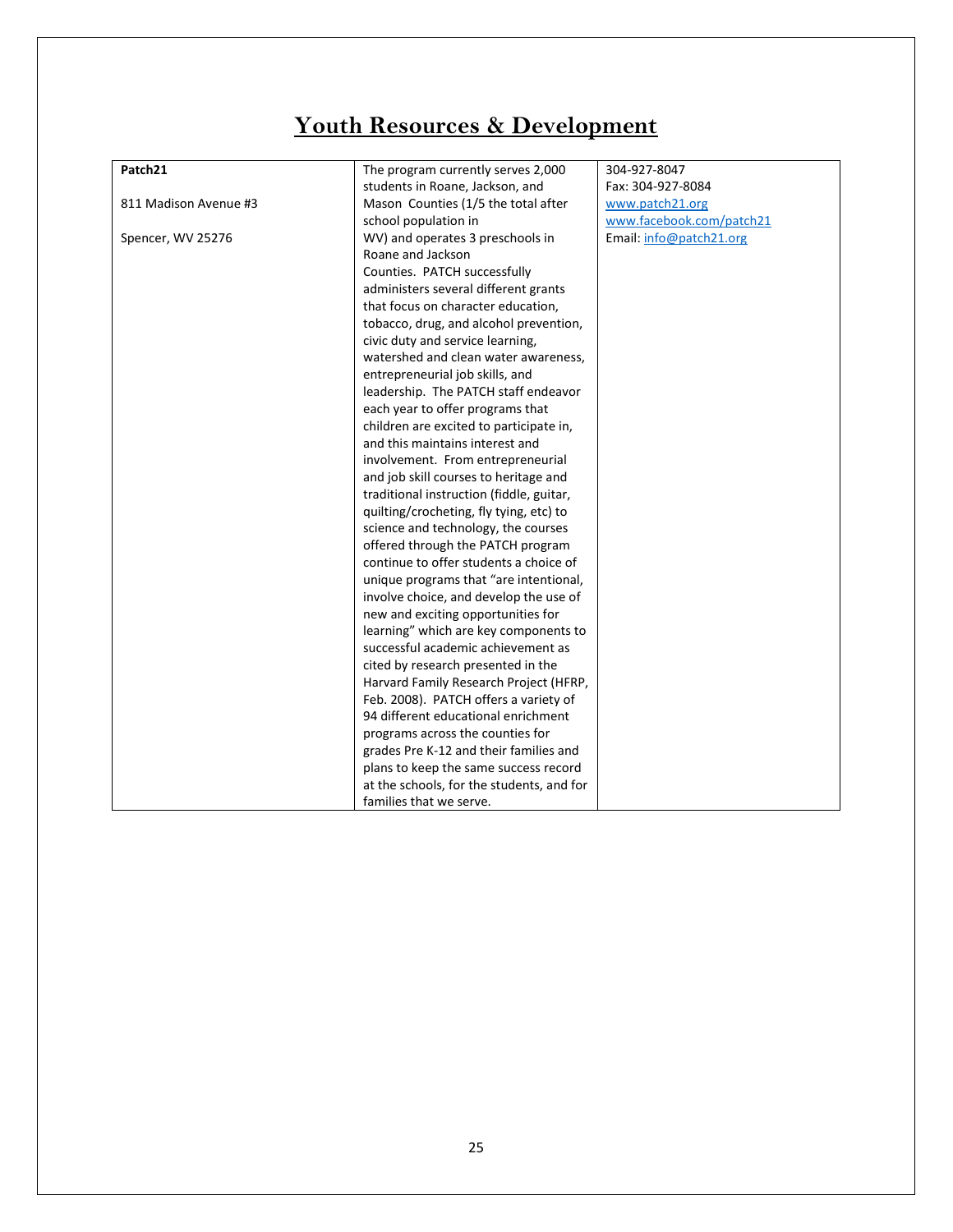### **Youth Resources & Development**

| 4-H Youth Development<br><b>WVU Extension Service</b><br><b>Roane County Office</b>     | A free, educational program for West<br>Virginia youths in all 55 counties<br>4-H is world leader in developing youths                                                                                                                                                                                                                                                                                                                                                                                                                                                                                                                                                                                                 | 304-927-0975<br>304-927-0976<br>Fax: 304-927-0983<br>www.extension.wvu.edu/roane/4h |
|-----------------------------------------------------------------------------------------|------------------------------------------------------------------------------------------------------------------------------------------------------------------------------------------------------------------------------------------------------------------------------------------------------------------------------------------------------------------------------------------------------------------------------------------------------------------------------------------------------------------------------------------------------------------------------------------------------------------------------------------------------------------------------------------------------------------------|-------------------------------------------------------------------------------------|
| 110 Parking Plaza<br>Spencer, WV 25276                                                  | to become productive citizens and<br>catalysts for positive change to meet<br>the needs of a diverse and changing<br>society. Through a focus on the four<br>"Hs" of head, heart, hands and health,<br>participating youths will learn to<br>develop life skills and knowledge, build<br>self-esteem and<br>positive values,<br>become more active citizens through<br>service and adopt healthy habits.<br>Anyone between the ages of 9 and 21<br>can join 4-H with a parent or guardian's<br>permission. Younger kids who are<br>interested in the practices of 4-H can<br>start at age 7 in the Cloverbud<br>program, which focuses more on fun<br>and social activities that set the stage<br>for future learning. |                                                                                     |
| <b>Girl Scouts of Black Diamond</b><br>321 Virginia Street West<br>Charleston, WV 25302 | Girl Scout Leadership Experience-a<br>collection of engaging, challenging, and<br>fun activities like earning badges, going<br>on awesome trips, selling cookies,<br>exploring science, getting outdoors, and<br>doing community service projects.                                                                                                                                                                                                                                                                                                                                                                                                                                                                     | 304-345-7722<br>800-756-7616<br>www.bdgsc.org<br>Email: info@bdgsc.org              |
|                                                                                         | At Girl Scouts, girls get to lead their own<br>adventure and team up with other girls<br>in an all-girl environment to choose the<br>exciting, hands-on<br>activities<br>that<br>interest them most. Along the way, girls<br>gain important skills in four areas that<br>form the foundation of the Girl Scout<br>Leadership Experience:                                                                                                                                                                                                                                                                                                                                                                               |                                                                                     |
|                                                                                         | Science,<br>technology,<br>engineering,<br>and<br>math<br>(STEM)<br><b>Outdoors</b><br>Life Skills<br>Entrepreneurship                                                                                                                                                                                                                                                                                                                                                                                                                                                                                                                                                                                                 |                                                                                     |